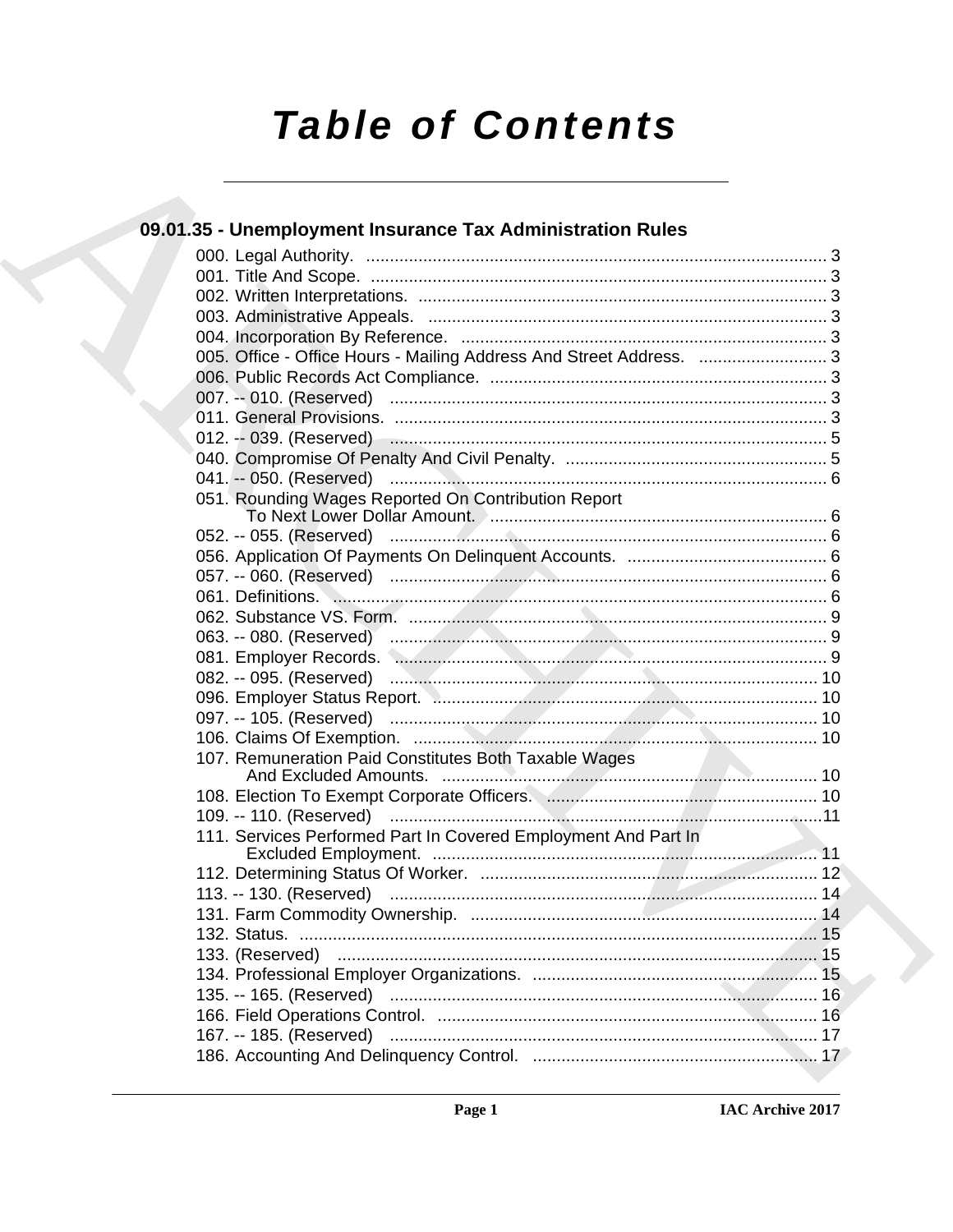# Table of Contents (cont'd)

| 256. Determination Of Fair Value Of Remuneration For Personal Services.  19   |     |
|-------------------------------------------------------------------------------|-----|
|                                                                               |     |
| 262. Determination Of Proper Quarter In Which To Assign And Report Wages.  19 |     |
|                                                                               |     |
|                                                                               |     |
|                                                                               |     |
|                                                                               | -20 |
|                                                                               |     |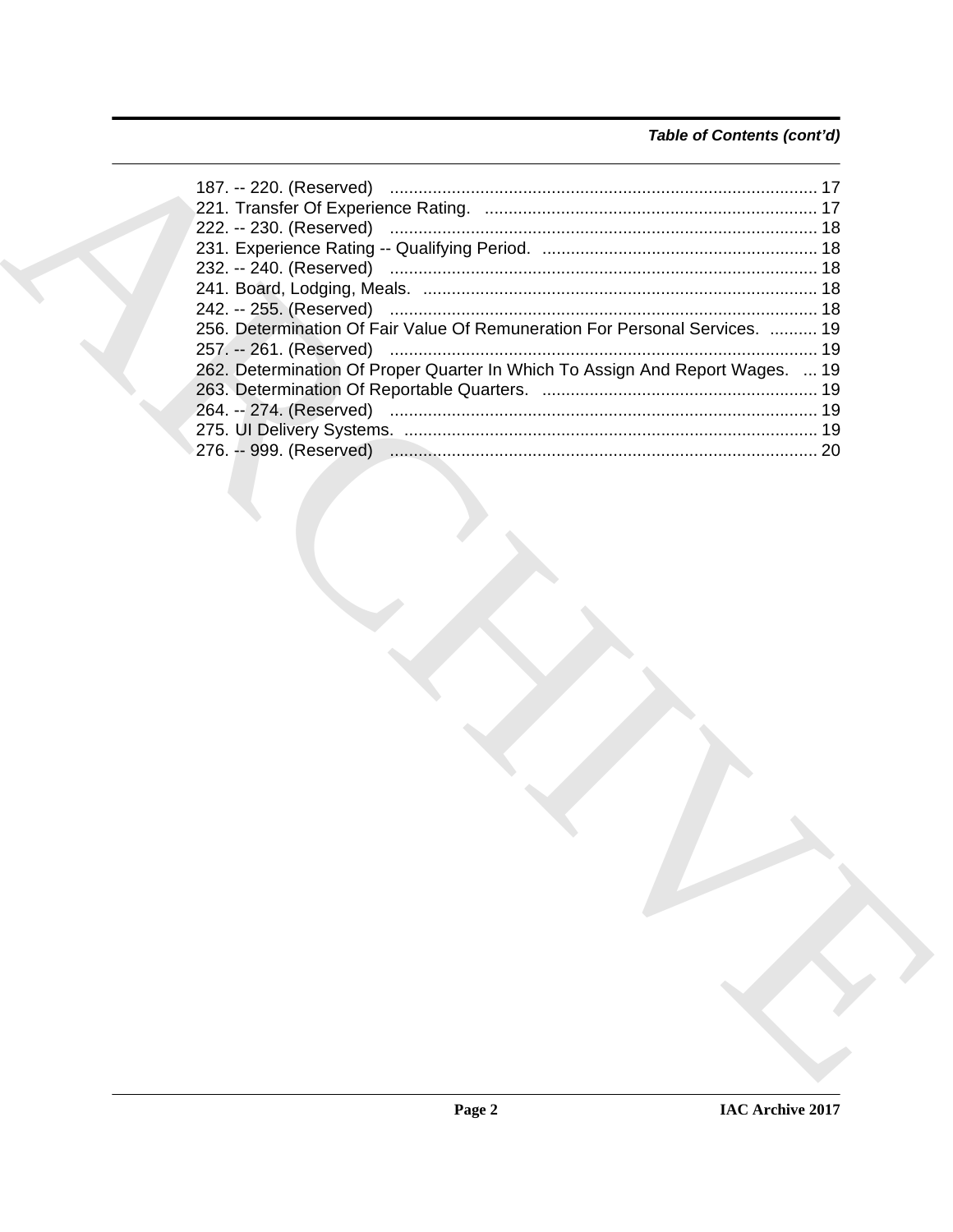#### **IDAPA 09 TITLE 01 CHAPTER 35**

# **09.01.35 - UNEMPLOYMENT INSURANCE TAX ADMINISTRATION RULES**

#### <span id="page-2-1"></span><span id="page-2-0"></span>**000. LEGAL AUTHORITY.**

These rules are promulgated under the legal authority of Section 67-4702, Idaho Code. (4-11-06)

#### <span id="page-2-2"></span>**001. TITLE AND SCOPE.**

**01. Title**. These rules shall be cited as IDAPA 09.01.35, "Unemployment Insurance Tax Administration Rules." (4-11-06)

**02.** Scope. These rules govern Department procedures and the rights and duties of employers under the syment Insurance Program. (3-19-99) Unemployment Insurance Program.

#### <span id="page-2-3"></span>**002. WRITTEN INTERPRETATIONS.**

**CHAPTER 35**<br> **COULD ATTICULATED TRY: CONFIGURATION ROLLES TAX ADMINISTRATION RULES**<br> **COULD TRIE AND SCOPE**<br> **COULD TRIE AND SCOPE**<br> **COULD TRIE AND SCOPE**<br> **COULD TRIE AND SCOPE**<br> **COULD TRIE AND SCOPE**<br>
A dimension r Explanations for rule changes are available for public inspection at the Idaho Department of Labor, 317 W. Main Street, Boise, Idaho, 83735. Brochures explaining various provisions of Idaho's Employment Security Law are also available at the above address. (4-11-06)

#### <span id="page-2-4"></span>**003. ADMINISTRATIVE APPEALS.**

Appeals shall be governed by the provisions of Sections 72-1361 and 72-1368, Idaho Code and IDAPA 09.01.06, "Rules of the Appeals Bureau." (3-19-99)

#### <span id="page-2-5"></span>**004. INCORPORATION BY REFERENCE.**

|  | There are no documents that have been incorporated by reference into this rule. |  |  | $(5-8-09)$ |
|--|---------------------------------------------------------------------------------|--|--|------------|
|--|---------------------------------------------------------------------------------|--|--|------------|

#### <span id="page-2-6"></span>**005. OFFICE - OFFICE HOURS - MAILING ADDRESS AND STREET ADDRESS.**

The principle place of business of the Department of Labor is in Boise, Idaho. (5-8-09)

**01. Street Address and Hours**. The office is located at, 317 W. Main St., Boise, Idaho 83735, and is m 8:00 a.m. to 5:00 p.m., except Saturday. Sunday and legal holidays. (5-8-09) open from 8:00 a.m. to 5:00 p.m., except Saturday, Sunday and legal holidays.

**02. Mailing Address**. The mailing address is: Department of Labor, 317 W. Main St., Boise, Idaho, 83735. (5-8-09)

**03. Telephone**. The telephone of the office is (208) 332-3570. The facsimile number of the office is (5-8-09) (5-8-09)  $(208)$  334-6455.

#### <span id="page-2-7"></span>**006. PUBLIC RECORDS ACT COMPLIANCE.**

The rules contained herein have been promulgated according to the provisions of Title 67, Chapter 52, Idaho Code, and are public records. (5-8-09) and are public records.

#### <span id="page-2-8"></span>**007. -- 010. (RESERVED)**

#### <span id="page-2-9"></span>**011. GENERAL PROVISIONS.**

The following Unemployment Insurance Tax Administration Rules are adopted pursuant to Section 67-4702, Idaho Code. (4-11-06)  $\text{Code.}$  (4-11-06)

<span id="page-2-11"></span>**01. Quarterly Reporting**. Subject employers shall report all wages paid for services in covered employment each calendar quarter. In the event a subject employer does not pay wages during a calendar quarter, the employer shall file a quarterly report indicating that no wages were paid. Ref. Section 72-1337, Idaho Code.

(3-22-07)

<span id="page-2-10"></span>**02. Contribution Due Date**. Contributions are due on or before the last day of the month following the calendar quarter except if the last day of the month falls on a weekend or holiday, in which case the next workday is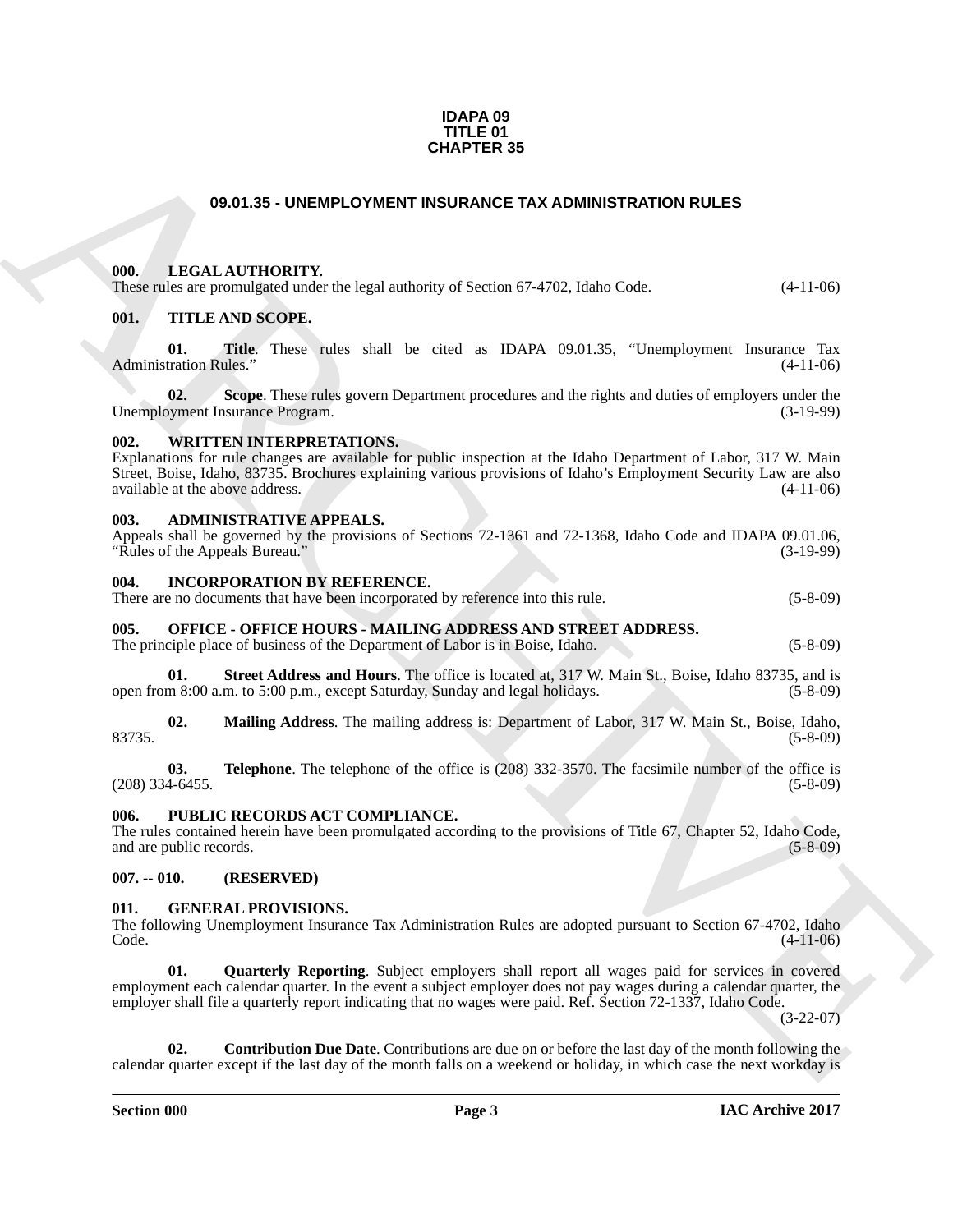the due date. Ref. Section 72-1349, Idaho Code. (3-19-99)

<span id="page-3-5"></span>**03. Penalties and Interest on Bankruptcy**. Penalty and/or interest shall not be assessed on amounts covered in the Department's Proof of Claim with the Bankruptcy Court for the period after the filing date of the Bankruptcy Petition and ending with the conclusion of bankruptcy proceedings and distribution of assets. Post petition penalty and interest shall be compromised, provided the amount due is paid in full by a date established after<br>the termination of the bankruptcy proceedings. Ref. Section 72-1356. Idaho Code. (3-19-99) the termination of the bankruptcy proceedings. Ref. Section 72-1356, Idaho Code.

<span id="page-3-4"></span>**Lien Interest**. Lien interest on a delinquent account shall be assessed against the remaining unpaid balance computed from the day following the recording of a tax lien, at a rate established by law. (See Section 056). Ref. Section 72-1360, Idaho Code. (3-19-99)

<span id="page-3-6"></span>**05. Penalty and Interest During Controversy**. Penalty and/or interest shall be compromised for periods when a valid controversy exists if amounts determined to be due are paid in full by a date established at the conclusion of the issue. Ref. Sections 72-1354 and 72-1360, Idaho Code. (3-19-99)

<span id="page-3-0"></span>**06. Confidential Information**. Information obtained from an employer shall be held as confidential and shall not be released without the consent of the employer except as provided in IDAPA 09.01.08, "Rules on Disclosure of Information," Section 011 or when disclosure is necessary for collection of any amount due under the employment security law, or as otherwise provided by law or these rules. Ref. Sections 9-340 and 72-1342, Idaho<br>Code. (3-19-99) Code. (3-19-99)

# <span id="page-3-3"></span>**07. Filing of an Employer Appeal**. (3-30-01)

**Department of Lakes 11.2.** Unterplayment framework for a demonstration of the set of the set of the set of the set of the set of the set of the set of the set of the set of the set of the set of the set of the set of the **a.** An appeal shall be in writing, signed by an interested party or representative, and shall contain words that, by fair interpretation, request the appeal process for a specific determination or redetermination of the Department. The appeal may be filed by delivering it, or faxing it, to any Idaho Labor local office or to the UI Compliance Bureau of the Idaho Department of Labor, 317 W. Main Street, Boise, Idaho 83735. The date of personal delivery shall be noted on the appeal and shall be deemed the date of filing. A faxed appeal that is received by an Idaho Department of Labor local office or the UI Compliance Bureau by  $\overline{5}$  p.m. (as of the time zone of the office receiving the appeal) on a business day shall be deemed filed on that date. A faxed appeal that is received by an Idaho Department of Labor local office or the UI Compliance Bureau on a weekend or holiday or after 5 p.m. on a business day shall be deemed filed on the next business day. An appeal may also be filed by mailing it to any Idaho Department of Labor local office or to the UI Compliance Bureau, Idaho Department of Labor, 317 W. Main Street, Boise, Idaho 83735. If mailed, the appeal shall be deemed to be filed on the date of mailing as determined by the postmark on the request. Ref. Section 72-1361, Idaho Code. (3-22-07) postmark on the request. Ref. Section  $72-1361$ , Idaho Code.

**b.** An appeal should be accompanied by a specific statement, information or evidence which provides nation as to why the original determination is erroneous. (3-30-01) an explanation as to why the original determination is erroneous.

**c.** In cases where a determination of amounts due is made by the Department pursuant to Section 72- 1358, Idaho Code, the reports shall replace the determination and will be used to establish the employer's liability if (i) the employer files reports for the periods covered by the determination before the determination becomes final, and (ii) the Department determines that the reports are accurate and complete. If the Department determines the reports are not accurate or complete, the reports shall be treated as an appeal of the determination. (3-30-01 reports are not accurate or complete, the reports shall be treated as an appeal of the determination.

<span id="page-3-2"></span>**Determinations.** Determinations shall be in writing, signed by an authorized representative of the director, and shall contain provisions which advise the interested parties of their right to appeal the determination within fourteen (14) days from the date of mailing, or the date of electronic transmission to an electronic-mail address approved by the Department, of the determination in accordance with Sections 72-1361 and -1368(5), Idaho Code.

 $(7-1-10)$ 

<span id="page-3-1"></span>**09. Determination of Payment Date**. Each amount shall be deemed to have been paid on the date that the Department receives payment thereof in cash or by check or other order for the payment of money honored by the drawer on presentment; provided, that if sent through the mail, it shall be deemed to have been paid as of the date mailed as determined by the postmark on the envelope containing same, or the date of the check in lieu of a postmark. Provided further, that in the case of payments received by means of garnishment, execution, or levy, the amount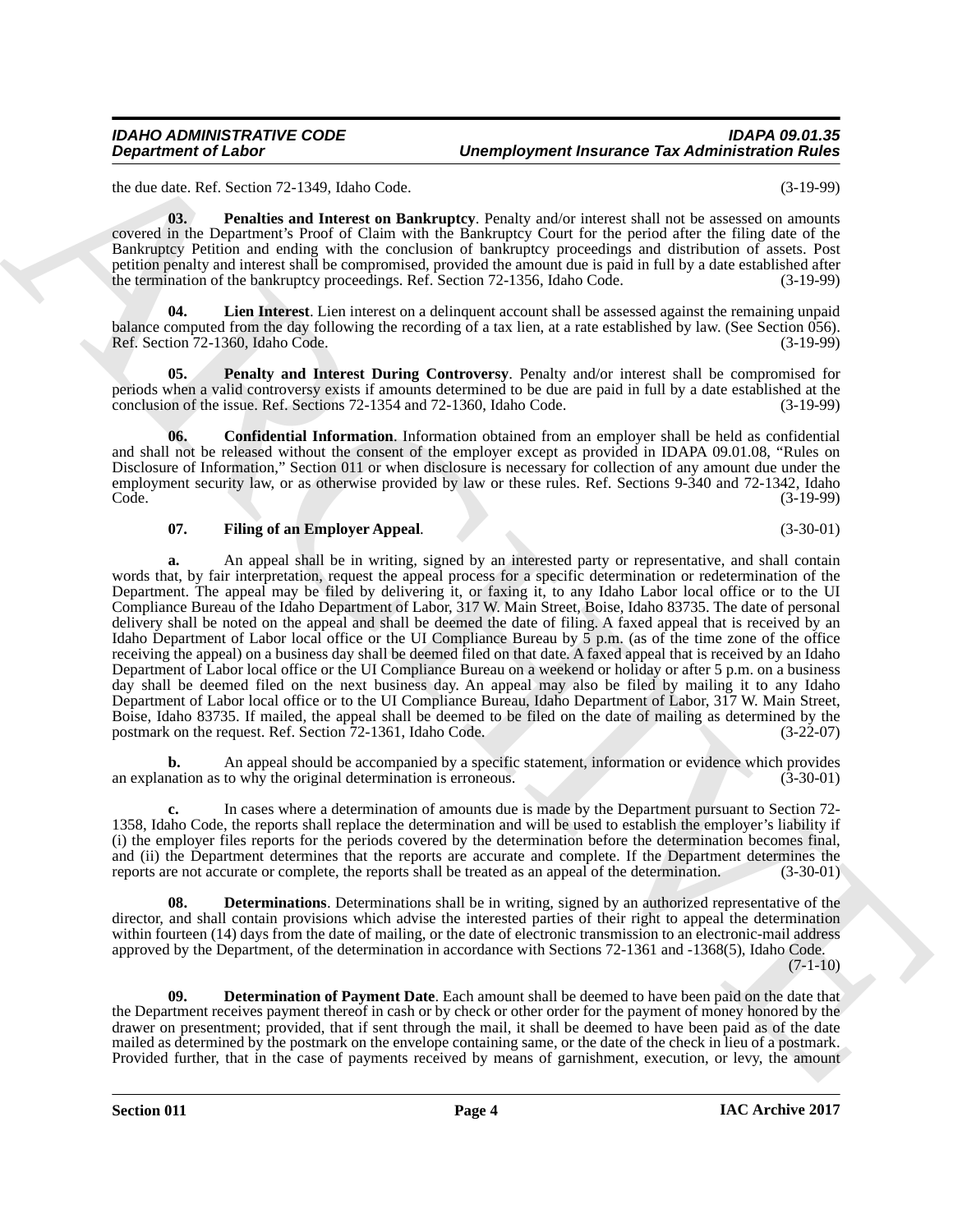received shall be deemed to have been paid as of the date that the order of garnishment, execution, or levy is served.<br>Ref. Section 72-1349. Idaho Code. (3-19-99) Ref. Section 72-1349, Idaho Code.

<span id="page-4-5"></span><span id="page-4-4"></span>**10. Release of Lien upon Payment in Full**. An amount secured by a lien shall be deemed to be satisfied when payment in full is received by the Department in the form of cash, money order, or other certified funds, or proof presented that a check or other negotiable instrument has been honored by its drawer upon presentment. Ref. Section 45-1908. Idaho Code. (3-19-99) presentment. Ref. Section 45-1908, Idaho Code.

Dependent of Laboratory in the state of the state of the state of the state of the state of the state of the state of the state of the state of the state of the state of the state of the state of the state of the state of **11. Contribution Reports**. Each contribution shall be accompanied by an employer's contribution report. All contribution reports shall be filed electronically with the department unless the employer has petitioned the department in writing for a waiver and the department has granted a waiver allowing the filing of a non-electronic contribution report. All contribution reports shall be in a form or medium prescribed and furnished or approved for such purpose by the department, giving such information as may be required, including number of individuals employed and wages paid or payable to each, which must be signed, furnished, or acknowledged by the covered employer or, on their behalf by someone having personal knowledge of the facts therein stated, and who has been authorized by the covered employer to submit the information. Ref. Section 72-1349, Idaho Code. (3-20-14) authorized by the covered employer to submit the information. Ref. Section 72-1349, Idaho Code.

**a.** Common paymaster arrangements as referenced by Internal Revenue Code Section 3306 are prohibited for Idaho unemployment insurance purposes. Each covered employer shall complete and submit an Idaho business registration form and the Department will assign to the covered employer a unique unemployment insurance account number. The covered employer must file quarterly reports under its assigned unemployment insurance account number. The workers of one (1) covered employer may not be reported using the assigned unemployment insurance account number of a different covered employer or related entity. Ref. Sections 72-1325 and 72-1315, Idaho Code. (3-22-07)

#### <span id="page-4-0"></span>**012. -- 039. (RESERVED)**

#### <span id="page-4-2"></span><span id="page-4-1"></span>**040. COMPROMISE OF PENALTY AND CIVIL PENALTY.**

Pursuant to Section 72-1354, Idaho Code, the Director or his authorized representative may, for good cause shown, compromise the amount of penalties owed on an employer account. An employer shall submit a request in writing for compromise of penalties, setting forth the reason(s) for the delinquency, and attaching any available evidence supporting the request.  $(4-11-06)$ 

<span id="page-4-3"></span>**01. Good Cause**. An employer has good cause for the failure to timely pay contributions or for compromise of civil penalties when, in the opinion of the Director or his authorized representative, the employer has established that one (1) of the following criteria has been met: (4-11-06) established that one  $(1)$  of the following criteria has been met:

**a.** The reason for the delinquency was beyond the reasonable control of the employer. Examples of circumstances that are beyond the reasonable control of the employer include, but are not limited to, the following:  $(3-19-99)$ 

Departmental error, including but not limited to providing incorrect information to the employer or oper forms in sufficient time to permit timely payment of contributions; (3-19-99) not furnishing proper forms in sufficient time to permit timely payment of contributions;

ii. Death or serious illness or injury of the employer or the employer's accountant or members of their<br>(3-19-99) (3-19-99) immediate families:

iii. Destruction by fire or other casualty of the employer's place of business or business records; or (3-19-99)

iv. Postal service delays. (3-19-99)

**b.** The delinquency was due to circumstances for which the imposition of penalties would be inequitable.  $(3-19-99)$ inequitable. (3-19-99)

Good cause is also established in the case of an employer who has never received a status determination, who has never paid any contributions to the director, who voluntarily approaches the Department to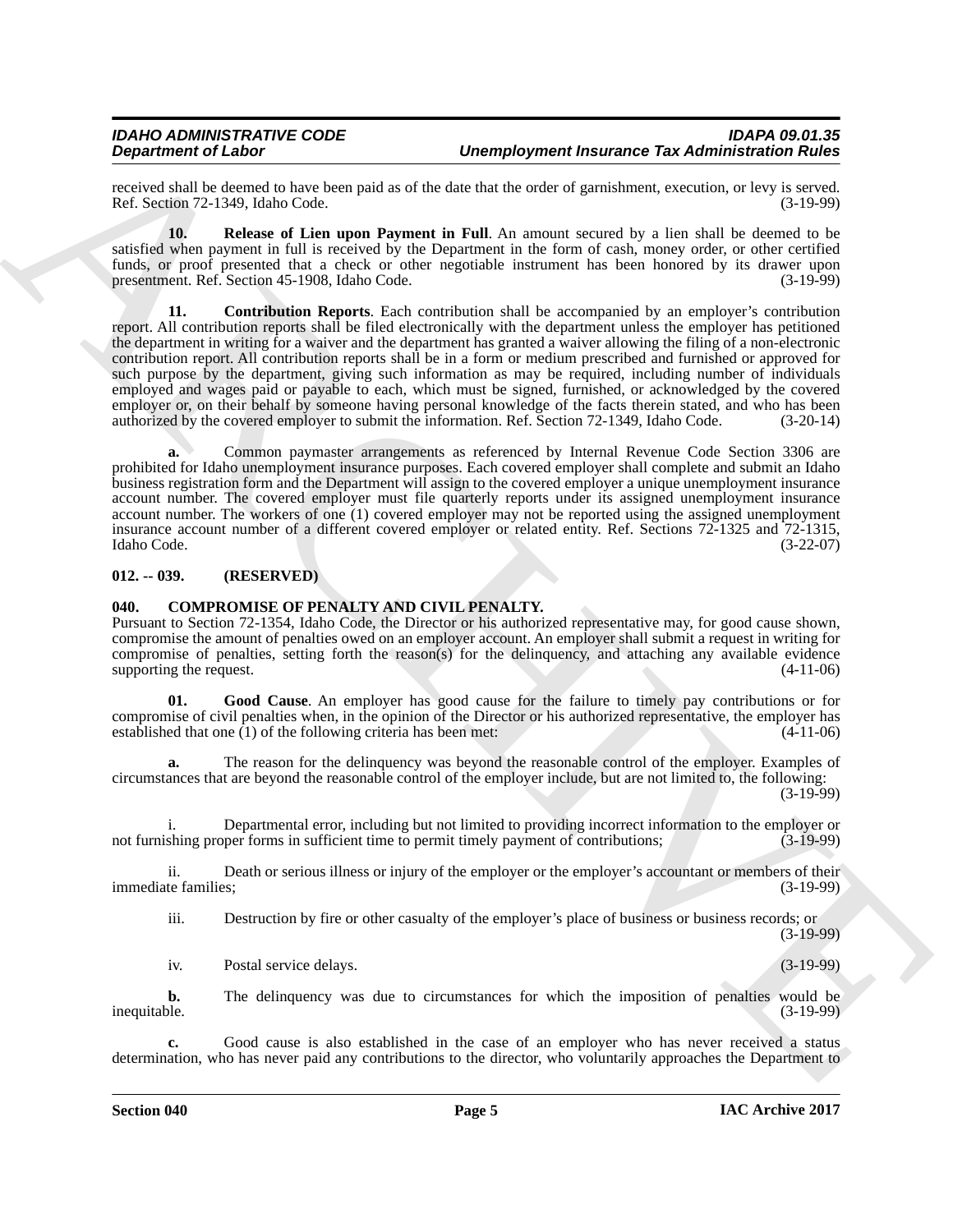inquire as to whether workers are engaged in covered employment, and the failure to pay contributions was due to the employer's good faith belief that the employer was not a covered employer pursuant to the provisions of Idaho Employment Security Law. Ref. Section 72-1354, Idaho Code. (7-1-05)

# <span id="page-5-0"></span>**041. -- 050. (RESERVED)**

#### <span id="page-5-13"></span><span id="page-5-1"></span>**051. ROUNDING WAGES REPORTED ON CONTRIBUTION REPORT TO NEXT LOWER DOLLAR AMOUNT.**

The total wages and taxable wages shown on the contribution report which are to be used in computing contributions due shall be reduced to the next lower dollar amount. Ref. Section 72-1349, Idaho Code. (3-19-99)

# <span id="page-5-2"></span>**052. -- 055. (RESERVED)**

# <span id="page-5-3"></span>**056. APPLICATION OF PAYMENTS ON DELINQUENT ACCOUNTS.**

Whenever and if a delinquency exists in the account of an employer, and payment in an amount less than the total delinquency is submitted to the Department upon said account, the Department shall, unless other arrangements have<br>been made and approved by the Department, apply payment as follows: (3-19-99) been made and approved by the Department, apply payment as follows:

<span id="page-5-6"></span>**01.** First Application. First, credit such payment in satisfaction of interest due for the calendar quarter most delinquent in point of time: or period most delinquent in point of time;

<span id="page-5-7"></span>**02.** Second Application. Next, credit the remainder of such payment in satisfaction of penalty due for endar quarter or period most delinguent in point of time: (3-19-99) such calendar quarter or period most delinquent in point of time;

<span id="page-5-9"></span>**03. Third Application**. Next, credit the remainder of such payment in satisfaction of contributions due alendar quarter or period most delinquent in point of time: for the calendar quarter or period most delinquent in point of time;

<span id="page-5-8"></span>**04.** Subsequent Applications. Such applications shall be applied in a like manner for each remaining delinquent quarter. Any remaining credit shall be applied to interest on civil penalties then to civil penalty due until<br>the amount of payment is exhausted. Ref. Section 72-1354, Idaho Code. (4-11-06) the amount of payment is exhausted. Ref. Section  $72-1354$ , Idaho Code.

#### <span id="page-5-4"></span>**057. -- 060. (RESERVED)**

#### <span id="page-5-10"></span><span id="page-5-5"></span>**061. DEFINITIONS.**

The definitions listed in IDAPA 09.01.35, "Unemployment Insurance Tax Administration Rules," Section 011, and the following are applicable to the UI Compliance Bureau. (3-22-07) the following are applicable to the UI Compliance Bureau.

<span id="page-5-12"></span><span id="page-5-11"></span>**01. Tolerance Amount**. A tolerance of four dollars and ninety-nine cents (\$4.99) is established in connection with collection of amounts due; and under normal circumstances, no delinquency or credit will be issued<br>or carried on the books of accounts for this amount or less. Ref. Section 72-1349, Idaho Code. (3-19-99) or carried on the books of accounts for this amount or less. Ref. Section 72-1349, Idaho Code.

**Dependent of Lisher China strongendies over a Unemployment from ancheor Tax Administration Research (1988)<br>
ARCHIVES TRIP (1988) between the strongendies of the strongendies of the strongendies of the strongendies of the 02. Wages**. The term "wages" includes all remuneration from whatever source, paid or given in exchange for services performed or to be performed, including the cash value of remuneration in any medium other than cash. "Wages" in covered employment, and subject to unemployment insurance reporting, include, but are not  $\frac{1}{3}$  limited to:  $\frac{3-19-99}{3}$ 

**a.** Commissions, bonuses, draws, distributions, dividends and any other forms or types of payments made by corporations or other similar entities if paid in exchange for services; (4-5-00)

**b.** Bonuses, prizes, and gifts given to an employee in recognition of services, sales, or production;

(3-19-99)

**c.** Commissions for past services in covered employment; (3-19-99)

**d.** Remuneration paid to corporate officers which is paid in exchange for services performed or to be ed for or on behalf of the corporation; (4-5-00) performed for or on behalf of the corporation;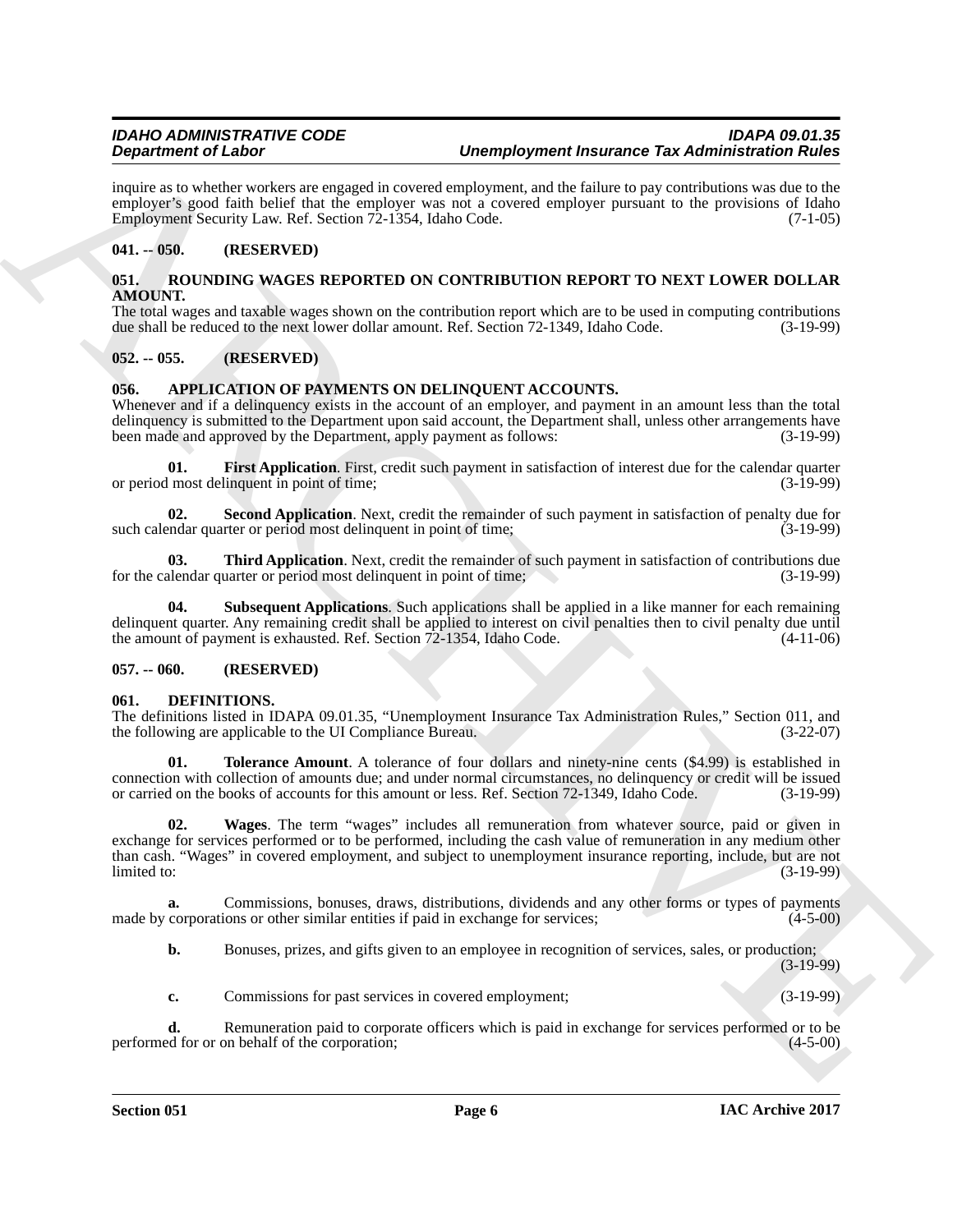# *IDAHO ADMINISTRATIVE CODE IDAPA 09.01.35 Unemployment Insurance Tax Administration Rules*

<span id="page-6-0"></span>

| а. |  | Prizes or gifts for special occasions which are expressions of good will; |  | $(3-19-99)$ |
|----|--|---------------------------------------------------------------------------|--|-------------|
|----|--|---------------------------------------------------------------------------|--|-------------|

| e.  | Rental charge for personal equipment provided by the employee on the job: if | $(3-19-99)$ |
|-----|------------------------------------------------------------------------------|-------------|
|     | There is a rental agreement; and                                             | $(3-19-99)$ |
| 11. | The worker has received a reasonable wage for services performed; and        | $(3-19-99)$ |

| <b>Department of Labor</b>    |                                                                                                                                                                                                                                                                                                                                                    | <b>Unemployment Insurance Tax Administration Rules</b> |  |  |
|-------------------------------|----------------------------------------------------------------------------------------------------------------------------------------------------------------------------------------------------------------------------------------------------------------------------------------------------------------------------------------------------|--------------------------------------------------------|--|--|
| е.                            | Salary advances against commissions;                                                                                                                                                                                                                                                                                                               | $(3-19-99)$                                            |  |  |
| f.<br>Idaho Code;             | All forms of profit sharing for services rendered unless specifically exempt under Section 72-1328,                                                                                                                                                                                                                                                | $(3-19-99)$                                            |  |  |
|                               | Excess travel or employer business allowances over actual expense, or over the federal allowance<br>per diem rate for the area of travel, unless returned to the employer;                                                                                                                                                                         | $(3-19-99)$                                            |  |  |
| h.                            | Vacation or "idle-time" pay, no matter when paid;                                                                                                                                                                                                                                                                                                  | $(3-19-99)$                                            |  |  |
| i.                            | Personal expense reimbursement, not gifts, i.e., clothing, family expenses, rent.                                                                                                                                                                                                                                                                  | $(3-19-99)$                                            |  |  |
| 1328, Idaho Code.             | The director or his authorized representative shall determine the fair market value of any other<br>remuneration, regardless of its classification, form, or label, which is paid to a worker in exchange for services. In<br>making such determination, consideration will be given to the prevailing wage for similar services. Ref. Section 72- | $(3-19-99)$                                            |  |  |
| k.                            | Noncash payments for farm work, if such payments would be classified as wages for federal tax<br>purposes. Ref. Section 72-1328, Idaho Code.                                                                                                                                                                                                       | $(3-15-02)$                                            |  |  |
| 03.<br>include the following: | <b>Exclusions From Wages</b> . The term "wages" described in Section 72-1328, Idaho Code, does not                                                                                                                                                                                                                                                 | $(3-19-99)$                                            |  |  |
| a.                            | Prizes or gifts for special occasions which are expressions of good will;                                                                                                                                                                                                                                                                          | $(3-19-99)$                                            |  |  |
| b.                            | Bonuses paid for signing a contract;                                                                                                                                                                                                                                                                                                               | $(3-19-99)$                                            |  |  |
| c.                            | Fees paid to participate periodically in meetings of boards of directors unless exceedingly high; i.e.,<br>amounts comparable to other employers in the same industry, of relatively the same size;                                                                                                                                                | $(3-19-99)$                                            |  |  |
| d.                            | Drawings or advances by partners of a partnership, or by members of a limited liability company<br>treated for federal tax purposes as a partnership or sole proprietorship;                                                                                                                                                                       | $(4-5-00)$                                             |  |  |
| е.                            | Rental charge for personal equipment provided by the employee on the job: if                                                                                                                                                                                                                                                                       | $(3-19-99)$                                            |  |  |
| i.                            | There is a rental agreement; and                                                                                                                                                                                                                                                                                                                   | $(3-19-99)$                                            |  |  |
| ii.                           | The worker has received a reasonable wage for services performed; and                                                                                                                                                                                                                                                                              | $(3-19-99)$                                            |  |  |
| iii.                          | The fees are held separately on the employer's records.                                                                                                                                                                                                                                                                                            | $(3-19-99)$                                            |  |  |
| f.<br>performed;              | Stock or membership interests issued for purposes other than services performed or to be                                                                                                                                                                                                                                                           | $(3-19-99)$                                            |  |  |
| g.<br>that requires them:     | Reimbursement for actual employee expense, or business allowance arrangements with employees                                                                                                                                                                                                                                                       | $(3-19-99)$                                            |  |  |
| i.<br>and                     | To have paid or incurred reasonable job related expenses while performing services as employees;                                                                                                                                                                                                                                                   | $(3-19-99)$                                            |  |  |
| ii.                           | To account adequately to the employer for these expenses; and                                                                                                                                                                                                                                                                                      | $(3-19-99)$                                            |  |  |
| iii.                          | To return any excess reimbursement or allowance.                                                                                                                                                                                                                                                                                                   | $(3-19-99)$                                            |  |  |
| h.                            | Payments for employee travel expenses, provided:                                                                                                                                                                                                                                                                                                   | $(3-19-99)$                                            |  |  |
| i.                            | Payments are job related expenses while performing services; and                                                                                                                                                                                                                                                                                   | $(3-19-99)$                                            |  |  |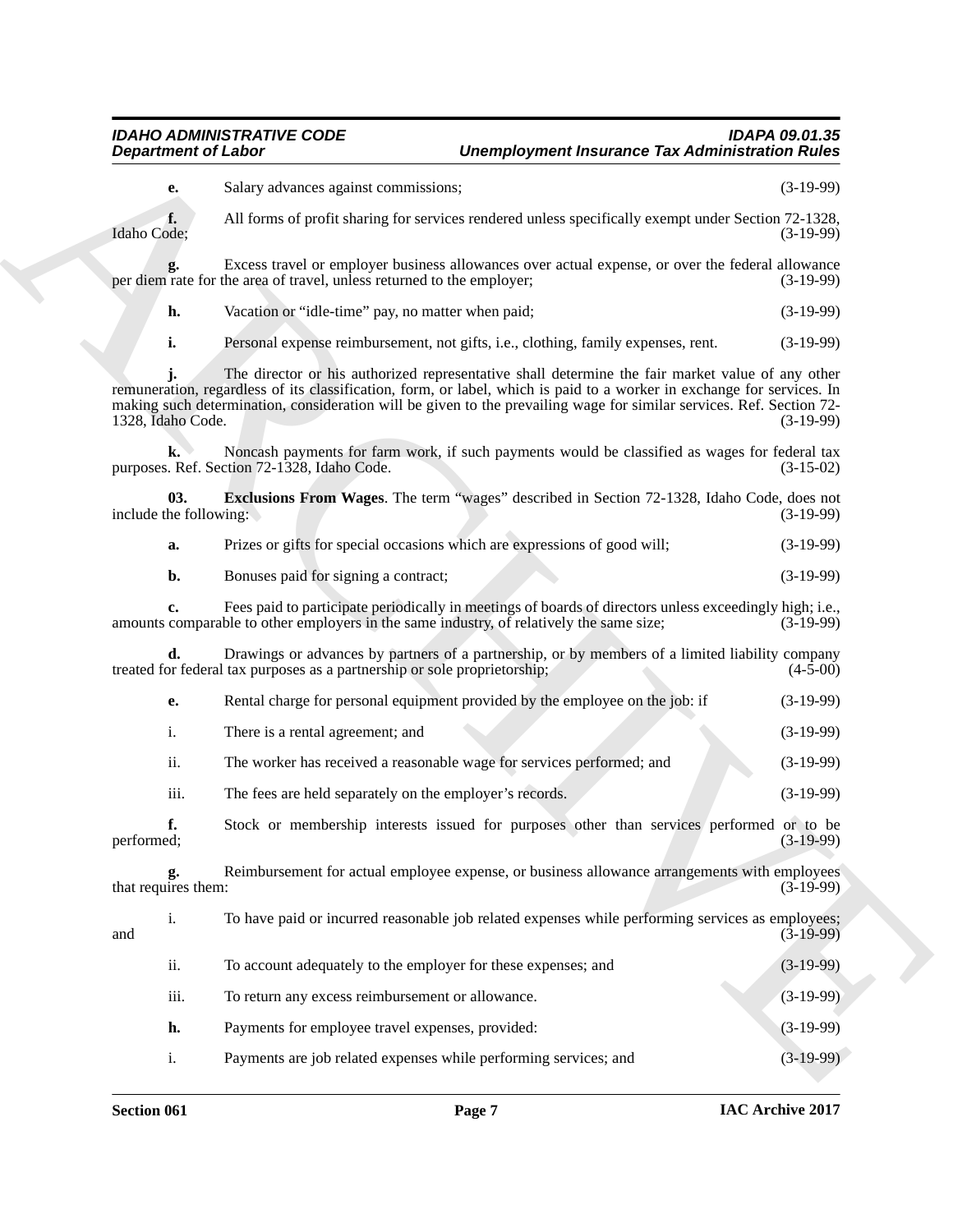<span id="page-7-2"></span><span id="page-7-1"></span><span id="page-7-0"></span>

| 11.<br>travel; and | Payments do not exceed actual expenses or the federal allowance per diem rate for the area of                                                                                                                                                                                                                                                                                                                                                                                                                                                                                 |                                                                                                          | $(3-19-99)$ |
|--------------------|-------------------------------------------------------------------------------------------------------------------------------------------------------------------------------------------------------------------------------------------------------------------------------------------------------------------------------------------------------------------------------------------------------------------------------------------------------------------------------------------------------------------------------------------------------------------------------|----------------------------------------------------------------------------------------------------------|-------------|
| iii.               | Records for days of travel pertaining to per diem payments are verifiable.                                                                                                                                                                                                                                                                                                                                                                                                                                                                                                    |                                                                                                          | $(3-19-99)$ |
|                    | Employee fringe benefits as set forth in Section 132 of the Internal Revenue Code, which are<br>excluded from an employee's gross income and which are not subject to federal unemployment taxes.                                                                                                                                                                                                                                                                                                                                                                             |                                                                                                          | $(3-19-99)$ |
|                    | Noncash payment to farmworkers. Noncash payments for farm work will be excluded from wages<br>if they are "de minimis" in relation to the amount of cash wages paid to the farmworkers, or are not intended to be<br>treated as the cash equivalent of wages, or as the cash payment of wages. Ref. Section 72-1328, Idaho Code.                                                                                                                                                                                                                                              |                                                                                                          | $(3-15-02)$ |
| k.                 | Payments of any kind by a partnership to its partner or by a sole proprietorship to its owner.                                                                                                                                                                                                                                                                                                                                                                                                                                                                                |                                                                                                          | $(3-29-17)$ |
| 04.                | <b>Treatment of Limited Liability Companies.</b> For purposes of state unemployment tax coverage, a<br>limited liability company will have the same status as it may have elected for federal tax purposes, or as that status<br>may be determined or required by the federal government, subject to the provisions of Subsections 061.02 and<br>061.03. Any member of a limited liability company that has elected to be treated as a corporation for federal tax<br>purposes shall be treated as a corporate officer for state Employment Security Law purposes.            |                                                                                                          | $(4-4-13)$  |
| $05$ .             | <b>Domestic Employment</b> . Domestic employment is defined as work performed in the operation or<br>maintenance of a private home, local college club, or local chapter of a college fraternity or sorority, as distinguished<br>from services as an employee in pursuit of an employer's trade, occupation, profession, enterprise, or vocation. In<br>general, domestic employment "in the operation or maintenance of a private home, local college club, or local chapter<br>of a college fraternity or sorority" includes, but is not limited to, services rendered by: |                                                                                                          | $(3-15-02)$ |
| a.                 | Cooks;                                                                                                                                                                                                                                                                                                                                                                                                                                                                                                                                                                        |                                                                                                          | $(3-15-02)$ |
| b.                 | Waiters;                                                                                                                                                                                                                                                                                                                                                                                                                                                                                                                                                                      |                                                                                                          | $(3-15-02)$ |
| c.                 | Butlers;                                                                                                                                                                                                                                                                                                                                                                                                                                                                                                                                                                      |                                                                                                          | $(3-15-02)$ |
| d.                 | Maids;                                                                                                                                                                                                                                                                                                                                                                                                                                                                                                                                                                        |                                                                                                          | $(3-15-02)$ |
| е.                 | Janitors;                                                                                                                                                                                                                                                                                                                                                                                                                                                                                                                                                                     |                                                                                                          | $(3-15-02)$ |
| f.                 | Laundresses;                                                                                                                                                                                                                                                                                                                                                                                                                                                                                                                                                                  |                                                                                                          | $(3-15-02)$ |
| g.                 | Furnacemen;                                                                                                                                                                                                                                                                                                                                                                                                                                                                                                                                                                   |                                                                                                          | $(3-15-02)$ |
| h.                 | Handymen;                                                                                                                                                                                                                                                                                                                                                                                                                                                                                                                                                                     |                                                                                                          | $(3-15-02)$ |
| i.                 | Gardeners;                                                                                                                                                                                                                                                                                                                                                                                                                                                                                                                                                                    |                                                                                                          | $(3-15-02)$ |
| j.                 | Housekeepers;                                                                                                                                                                                                                                                                                                                                                                                                                                                                                                                                                                 |                                                                                                          | $(3-15-02)$ |
| k.                 | Housemothers; and                                                                                                                                                                                                                                                                                                                                                                                                                                                                                                                                                             |                                                                                                          | $(3-15-02)$ |
| $\mathbf{l}$ .     | In-home caregivers. Ref. Section 72-1315, Idaho Code.                                                                                                                                                                                                                                                                                                                                                                                                                                                                                                                         |                                                                                                          | $(3-15-02)$ |
| 06.                | <b>Casual Labor.</b> Services performed by an individual not in the course of the employer's trade or<br>business who earns less than fifty dollars (\$50) per calendar quarter per service provided and is not regularly                                                                                                                                                                                                                                                                                                                                                     | employed by that employer to perform such service, are exempt from unemployment insurance coverage. Ref. |             |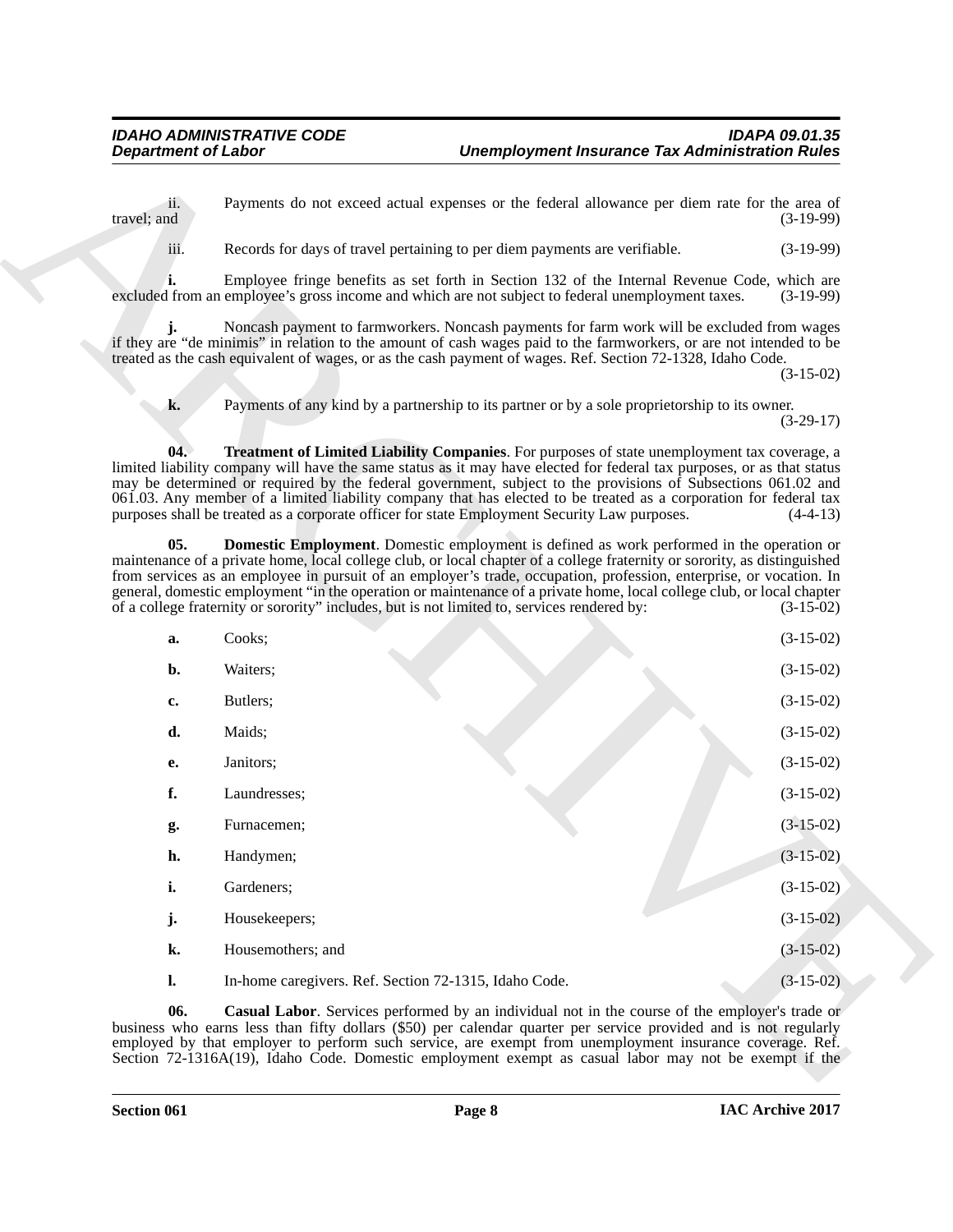#### *IDAHO ADMINISTRATIVE CODE IDAPA 09.01.35 Unemployment Insurance Tax Administration Rules*

#### <span id="page-8-6"></span><span id="page-8-3"></span><span id="page-8-0"></span>**062. SUBSTANCE VS. FORM.**

#### <span id="page-8-1"></span>**063. -- 080. (RESERVED)**

#### <span id="page-8-2"></span>**081. EMPLOYER RECORDS.**

<span id="page-8-4"></span>

| а. | Full name and home address of worker; | $(3-19-99)$ |
|----|---------------------------------------|-------------|
|    | Social Security account number;       | $(3-19-99)$ |
| c. | The place of work within this State;  | $(4-11-06)$ |

|             | <b>Unemployment Insurance Tax Administration Rules</b>                                                                                                                                                                                                                                                                                                                                                                                                                                                                                                                                                |                                                   | <b>Department of Labor</b> |
|-------------|-------------------------------------------------------------------------------------------------------------------------------------------------------------------------------------------------------------------------------------------------------------------------------------------------------------------------------------------------------------------------------------------------------------------------------------------------------------------------------------------------------------------------------------------------------------------------------------------------------|---------------------------------------------------|----------------------------|
| $(4-11-06)$ | employer is covered for such service under Section 72-1315(8), Idaho Code. The term, "services not in the course of<br>the employer's trade or business," refers to services that do not promote or advance the trade or business of the<br>employer. The casual labor exemption found under Section 72-1316A(19), Idaho Code, does not apply to services<br>performed for corporations because all services performed for a corporation are considered to be in the course of the                                                                                                                    | trade or business of the corporation.             |                            |
| $(3-22-07)$ | <b>Willfully</b> . When applied to the intent with which an act is done or omitted, willfully implies simply<br>a purpose or willingness to commit the act or make the omission referred to. It does not require any intent to violate<br>law, in the sense of having an evil or corrupt motive or intent. It is more nearly synonymous with "intentionally,"<br>"designedly," "without lawful excuse," and therefore not accidental. Ref. Section 72-1372 and 72-1351A, Idaho                                                                                                                        |                                                   | 07.<br>Code.               |
| $(3-15-02)$ | In recognizing covered employers, covered employment and in classifying wages, the Department shall examine both<br>the substance and the form of the arrangement, contract, transaction or event, but more consideration shall be given to<br>the substance of the arrangement, contract, transaction or event than to the form. If it is determined that true economic<br>substance is lacking or the operations, accounting practices and records do not reflect the purported form or legal<br>status, the Department shall, regardless of the form, determine proper coverage or classification. | <b>SUBSTANCE VS. FORM.</b>                        | 062.                       |
|             |                                                                                                                                                                                                                                                                                                                                                                                                                                                                                                                                                                                                       | (RESERVED)                                        | $063. - 080.$              |
| $(7-1-10)$  | Each person hiring one (1) or more individuals, whether or not such employment is sufficient to create the status of a<br>covered employer, shall establish and maintain records to show the information hereinafter indicated. Such records<br>shall be kept for a period of five (5) years after the calendar year in which the remuneration was due. Ref. Section 72-                                                                                                                                                                                                                              | <b>EMPLOYER RECORDS.</b>                          | 081.<br>1337, Idaho Code.  |
| $(4-11-06)$ | <b>Required Information</b> . Such records shall show with respect to each employee unless the<br>Department has ruled that the services do not constitute covered employment:                                                                                                                                                                                                                                                                                                                                                                                                                        |                                                   | 01.                        |
| $(3-19-99)$ |                                                                                                                                                                                                                                                                                                                                                                                                                                                                                                                                                                                                       | Full name and home address of worker;             | a.                         |
| $(3-19-99)$ |                                                                                                                                                                                                                                                                                                                                                                                                                                                                                                                                                                                                       | Social Security account number;                   | b.                         |
| $(4-11-06)$ |                                                                                                                                                                                                                                                                                                                                                                                                                                                                                                                                                                                                       | The place of work within this State;              | c.                         |
| $(3-19-99)$ | Date on which employee was hired, rehired, or returned to work after temporary or partial layoff;                                                                                                                                                                                                                                                                                                                                                                                                                                                                                                     |                                                   | d.                         |
| $(3-19-99)$ | Date employment was terminated; whether the termination occurred by voluntary action of the<br>individual and the reason given, or by discharge or death, and the reason for discharge;                                                                                                                                                                                                                                                                                                                                                                                                               |                                                   | e.                         |
| $(3-19-99)$ | Wages paid for employment in each pay period and total wages for all pay periods ending in each                                                                                                                                                                                                                                                                                                                                                                                                                                                                                                       | quarter of the year, showing separately:          |                            |
| $(3-19-99)$ |                                                                                                                                                                                                                                                                                                                                                                                                                                                                                                                                                                                                       | Money wages;                                      | $\mathbf{i}$ .             |
| $(3-19-99)$ |                                                                                                                                                                                                                                                                                                                                                                                                                                                                                                                                                                                                       | The cash value of other remuneration; and         | ii.                        |
| $(3-19-99)$ |                                                                                                                                                                                                                                                                                                                                                                                                                                                                                                                                                                                                       | The amount of all bonuses or special commissions. | iii.                       |
|             | Special Remuneration. Any special remuneration paid for services performed in more than one-<br>quarter $(1/4)$ of the year, such as annual commissions or bonuses, gifts and prizes, showing separately:                                                                                                                                                                                                                                                                                                                                                                                             |                                                   | 02.                        |
| $(3-19-99)$ |                                                                                                                                                                                                                                                                                                                                                                                                                                                                                                                                                                                                       |                                                   |                            |
| $(3-19-99)$ |                                                                                                                                                                                                                                                                                                                                                                                                                                                                                                                                                                                                       | Money payments; and                               | a.                         |

<span id="page-8-5"></span>

| Money payments; and                                          | $(3-19-99)$ |
|--------------------------------------------------------------|-------------|
| The cash value of other remuneration and the nature thereof. | $(3-19-99)$ |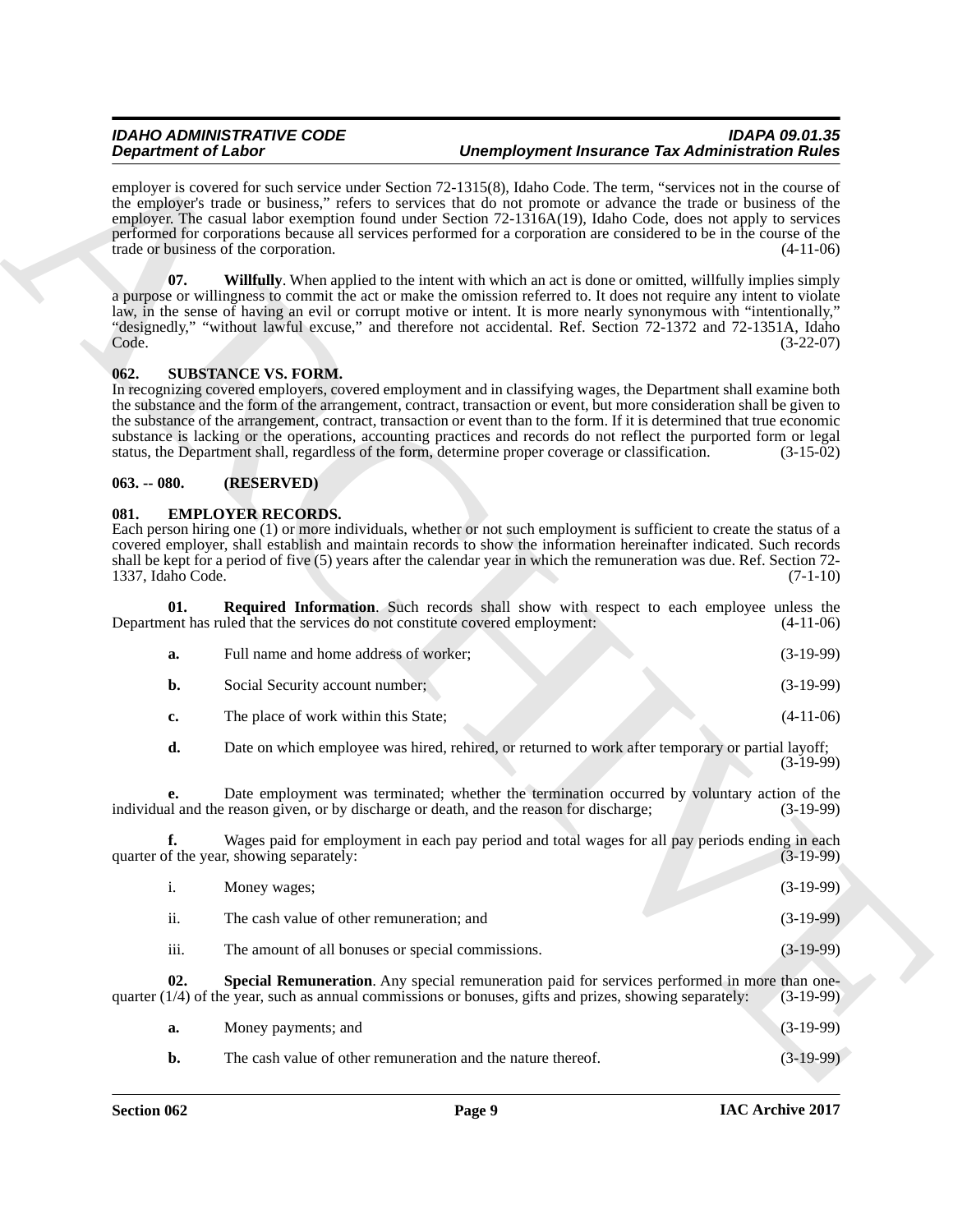<span id="page-9-10"></span>**03. Travel or Employee Business Expenses**. Amounts paid to employees as allowances or reimbursement for travel and employee business expenses and the amounts of such expenditures actually incurred<br>and accounted for by them. (3-19-99) and accounted for by them.

<span id="page-9-9"></span>**04. Records to Be Made Available**. The records to be made available to the director or his authorized representative, in accordance with the provisions of Section 72-1337, Idaho Code, shall include all of the business records, such as journals, ledgers, time books, minute books, or any other records or information which would tend to establish the existence of and/or amounts paid for services performed, whether or not in covered employment, and for information necessary to assist in or enable collection efforts or any other investigations conducted by the Department. (4-11-06)

# <span id="page-9-0"></span>**082. -- 095. (RESERVED)**

# <span id="page-9-1"></span>**096. EMPLOYER STATUS REPORT.**

<span id="page-9-12"></span>**01. Status Report**. Each employer shall report on such form or any online system as may be prescribed and furnished, such information as may be necessary to make an initial or subsequent determination of status under the Idaho Code. Said reports shall be signed by the employer, or on behalf of the employer by a duly authorized representative for such purpose. Ref. Section 72-1337, Idaho Code. (4-11-06)

<span id="page-9-11"></span>**02. Exceptions**. The provisions of this Rule shall not apply to any employer for whom the services performed do not, by virtue of the provisions of Section 72-1316, Idaho Code, constitute covered employment, except that the director reserves the right, in his discretion, to require any such employer at any time to make the reports mentioned in Section 096 of this rule. Ref. Section 72-1337, Idaho Code. (3-19-99)

# <span id="page-9-2"></span>**097. -- 105. (RESERVED)**

# <span id="page-9-6"></span><span id="page-9-3"></span>**106. CLAIMS OF EXEMPTION.**

Any employer claiming that services performed for the employer or remuneration paid by the employer does not constitute covered employment or covered wages, as defined in Section 72-1316 and 72-1328, Idaho Code, shall make a report to the Department of Labor of all pertinent facts upon which said claim is based, which report shall be signed by the person making the claim, if he is the employer, or on behalf of the employer by an authorized representative. Ref. Section 72- 1337, Idaho Code. (4-11-06)

# <span id="page-9-13"></span><span id="page-9-4"></span>**107. REMUNERATION PAID CONSTITUTES BOTH TAXABLE WAGES AND EXCLUDED AMOUNTS.**

When remuneration paid includes payment for other than wages for services performed in covered employment, the employer's records must account for wages and other remuneration separately. When this distribution is not shown on the records, the employee's entire remuneration will be deemed to be wages. Ref. Section 72-1337, Idaho Code.

(3-19-99)

# <span id="page-9-7"></span><span id="page-9-5"></span>**108. ELECTION TO EXEMPT CORPORATE OFFICERS.**

**Department of Labor<br>
Complexyment fractures the mass of the state of the complexyment fractures of the definite fields of the state<br>
complexyment of the mass of the mass of the mass of the state of the state of the mass** A corporation may elect to exempt one (1) or more corporate officers from coverage by registering with the Department each qualifying corporate officer it elects to exempt. Registrations in the format prescribed by the Department made on or before December 15th shall become effective on the first day of the next calendar year and remain effective for at least two (2) consecutive calendar years. Exemptions are not retroactive and no refund or credit shall be given for contributions paid before the effective date of the exemption. Exemptions continue to remain in effect after two (2) consecutive calendar years unless the exemption is terminated according to Subsection 108.04 of this rule or coverage is reinstated according to Subsection 108.05 of this rule. (3-29-12) of this rule or coverage is reinstated according to Subsection 108.05 of this rule.

<span id="page-9-8"></span>**01. Public Company Election**. A public company, as defined in Section 72-1352A, Idaho Code, may xempt any bona-fide corporate officer who: (3-29-12) elect to exempt any bona-fide corporate officer who:

**a.** Is voluntarily elected or voluntarily appointed in accordance with the articles of incorporation or f the corporation; (3-29-12) bylaws of the corporation;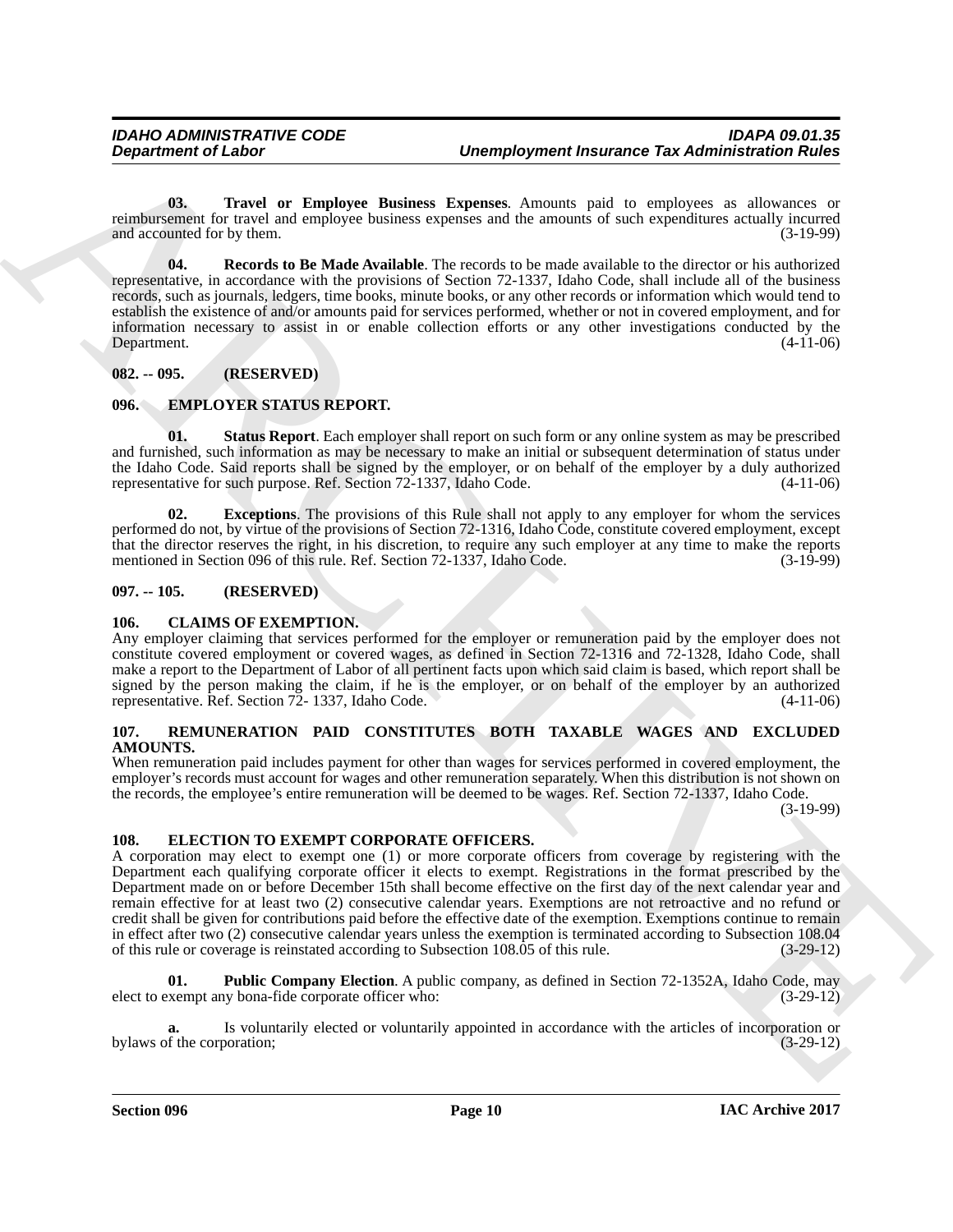|             | Is a shareholder of the corporation;                              | $(3-29-12)$ |
|-------------|-------------------------------------------------------------------|-------------|
| $c_{\cdot}$ | Exercises control in the daily management of the corporation; and | $(3-29-12)$ |
| d.          | Does not perform manual labor as a primary work responsibility.   | $(3-29-12)$ |

**02. Election for Corporations that are not Public Companies**. A corporation that is not a public company as defined in Section 72-1352A, Idaho Code, may exempt from coverage any bona-fide corporate officer<br>(3-29-12) who: (3-29-12)

- <span id="page-10-3"></span>**a.** Is a shareholder of the corporation; (3-29-12)
- **b.** Voluntarily agrees to be exempted from coverage; and (3-29-12)
- <span id="page-10-8"></span><span id="page-10-4"></span>**c.** Exercises substantial control in the daily management of the corporation.  $(3-29-12)$

**Election to Exempt Not Applicable**. The election to exempt does not apply to corporate officers ns 72-1316A, 72-1322D and 72-1349C, Idaho Code. (3-29-12) covered by Sections 72-1316A, 72-1322D and  $72-1349C$ , Idaho Code.

**Department of Lakes Control and the University of the University of the University of the University of the University of the University of the University of the University of the University of the University of the Univ 04. Termination of Exemption**. A corporate officer's exemption terminates upon the corporate officer's failure to satisfy the election criteria in Subsections 108.01 or 108.02 of this rule. It is the responsibility of the corporation to notify the Department in writing in a format required by the Department when an exempt corporate officer no longer meets the election criteria. A corporation is responsible for any taxes, penalties, and interest due after the date the exemption is terminated or should have been terminated.

<span id="page-10-6"></span>**05.** Reinstatement of Coverage. A corporation may elect to reinstate coverage for one (1) or more corporate officers previously exempted. Reinstatement requires written notice from the corporation to the Department in a format required by the Department. Reinstatement requests received by the Department on or before December 15th shall become effective the first day of the calendar year following the end of the exemption's initial two (2) year effective date. Coverage shall not be reinstated retroactively. (3-29-12) effective date. Coverage shall not be reinstated retroactively.

<span id="page-10-2"></span>**06. Definitions**. For purposes of this rule: (3-29-12)

**a.** "Bona-fide corporate officer" is defined as any individual empowered in good faith by stockholders or directors, in accordance with the corporation's articles of incorporation or bylaws, to discharge the duties of a corporate officer. (3-29-12) corporate officer.

**b.** "Exercise substantial control in the daily management of the corporation" is defined as when an individual makes managerial decisions over a business function or functions that have some effect on the entire corporation. This includes the authority to hire and fire, to direct other's activities in the corporation, or the responsibility to account for and pay over taxes or debts incurred by the corporation. (3-29-12) responsibility to account for and pay over taxes or debts incurred by the corporation.

<span id="page-10-7"></span>**07.** Services in Employment. Unless specifically exempted, services performed by corporate officers dered services in employment and are covered for purposes of unemployment insurance. (3-29-12) are considered services in employment and are covered for purposes of unemployment insurance.

<span id="page-10-5"></span>**08. FUTA Applicable**. The wages attributable to exempt corporate officers are wages subject to the Jnemployment Tax Act (FUTA) and the corporation may be liable for FUTA taxes. (3-29-12) Federal Unemployment Tax Act (FUTA) and the corporation may be liable for FUTA taxes.

# <span id="page-10-0"></span>**109. -- 110. (RESERVED)**

# <span id="page-10-9"></span><span id="page-10-1"></span>**111. SERVICES PERFORMED PART IN COVERED EMPLOYMENT AND PART IN EXCLUDED EMPLOYMENT.**

When wages paid cover services performed both in covered employment and excluded employment, the employer's records must show the hours and wages for covered employment and also hours and wages for excluded employment. When this distribution is not shown on the records, the employee's entire wage will be deemed to have been earned in covered employment. Ref. Section 72-1337, Idaho Code. (3-19-99) covered employment. Ref. Section 72-1337, Idaho Code.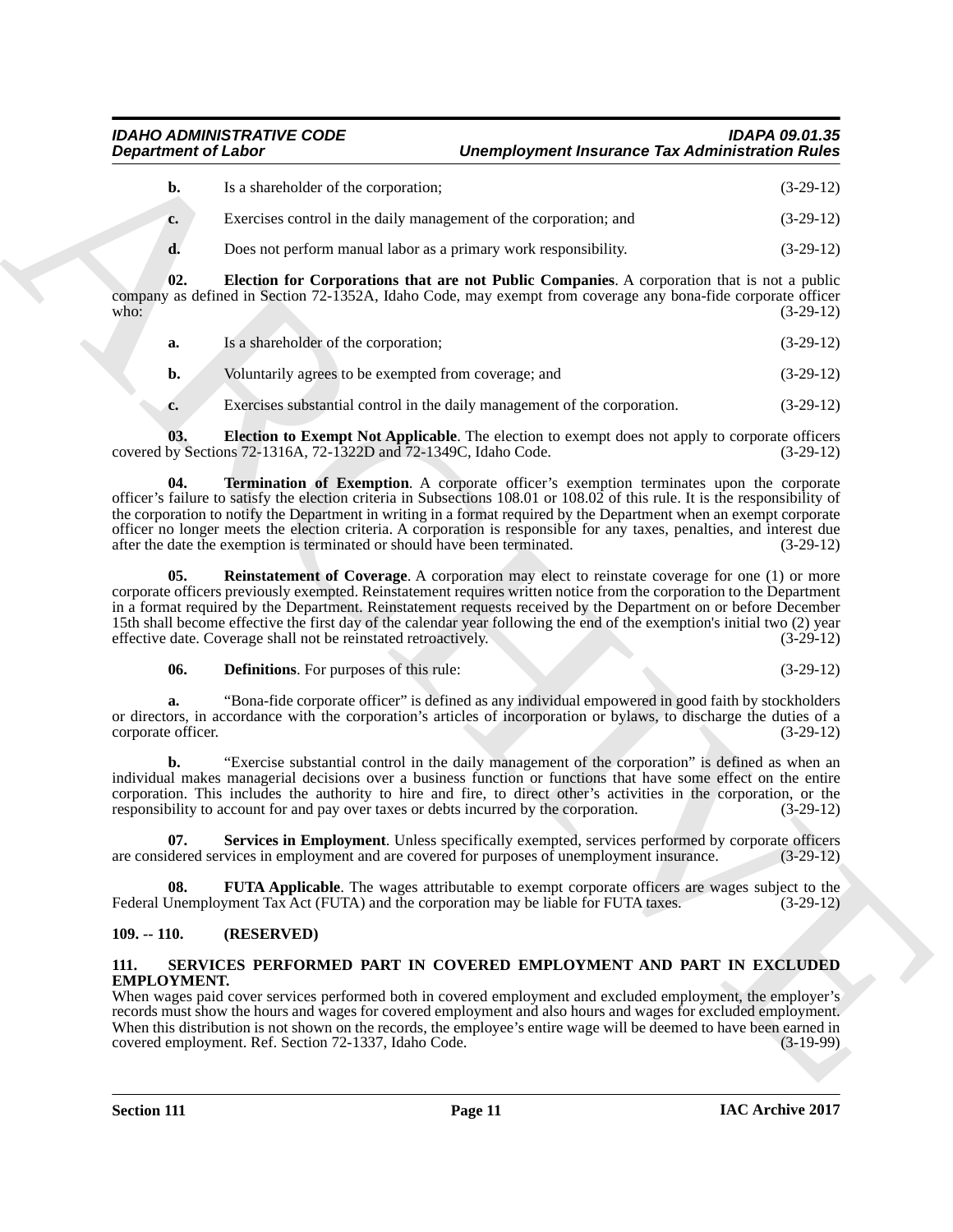#### <span id="page-11-1"></span><span id="page-11-0"></span>**112. DETERMINING STATUS OF WORKER.**

<span id="page-11-2"></span>**01. Determining if Worker Is an Employee**. In making a determination as to whether a worker is performing services in covered employment, it shall be determined whether the worker is an employee. To determine whether a worker is an employee, the following factors may be considered: (3-22-07)

**a.** The way in which the business entity represented its relationship with the worker prior to the the union or litigation, including representations to the Internal Revenue Service: (3-19-99) investigation or litigation, including representations to the Internal Revenue Service;

**b.** Statements made to the Department; (3-19-99)

**c.** Method of payment to the worker, in particular whether federal, state, and FICA taxes are withheld checks: and  $(3-19-99)$ from paychecks; and

<span id="page-11-3"></span>**d.** Whether life, health, or other benefits are provided to the worker at the business entity's expense.  $(3-19-99)$ 

Department of Liabor<br>
11. Determine of Northerlands Correspondent in the state of the state of Northerlands Correspondent in the State of Northerlands Correspondent in the State of Northerlands Correspondent in the State **02. Determining if Worker Is an Independent Contractor**. If it cannot be determined that a worker is an employee pursuant to Subsection 112.01 above, then a determination shall be made whether the worker is an "independent contractor" pursuant to the terms of Section 72-1316(4), Idaho Code. For the purposes of that section and these rules, an independent contractor is a worker who meets the requirements of both Sections 72-1316(4)(a) and (b). Idaho Code. (3-19-99) and (b), Idaho Code.

**03. Proving Worker Is Free from Control or Direction in His Work**. To meet the requirement of Section 72-1316(4)(a), Idaho Code, the alleged employer must prove that a worker has been and will continue to be free from control or direction in the performance of his work, both under his contract of service and in fact. The following factors may be considered in this determination: (3-22-07) following factors may be considered in this determination:

<span id="page-11-5"></span>

| a.            | Whether the alleged employer has control over: | $(3-19-99)$ |
|---------------|------------------------------------------------|-------------|
|               | The details of the work;                       | $(3-19-99)$ |
| $\sim$ $\sim$ |                                                |             |

ii. The manner, method or mode of doing the work; and (3-19-99)

iii. The means by which the work is to be accomplished, but without reference to having control over ts of the work. (3-19-99) the results of the work.

**b.** The freedom from direction and control must exist in theory (under a contract of service) and in fact; and  $(4-11-06)$ 

<span id="page-11-4"></span>**c.** The employer must demonstrate that it lacked a right to control the worker.  $(4-11-06)$ 

**04. Proving Worker Is Engaged in Independently Established Business**. To meet the requirement of Section 72-1316(4)(b), Idaho Code, it must be proven that a worker is engaged in an independently established trade, occupation, profession or business. The following factors are significant and shall be considered in making this determination, although no single factor is regarded as controlling: (3-20-14) determination, although no single factor is regarded as controlling:

**a.** The level of skill required to perform the work; (3-20-14)

i. A worker who performs routine tasks requiring little or no training is indicative of the worker's an employee.  $(3-20-14)$ status as an employee.

ii. A worker who performs work requiring skills marketable as a trade, occupation, profession or business, such as an electrician, attorney, physician, or CPA, is indicative of the worker's status as an independent contractor. (3-20-14) contractor. (3-20-14)

iii. A worker who performs work requiring special licensing or compliance with regulatory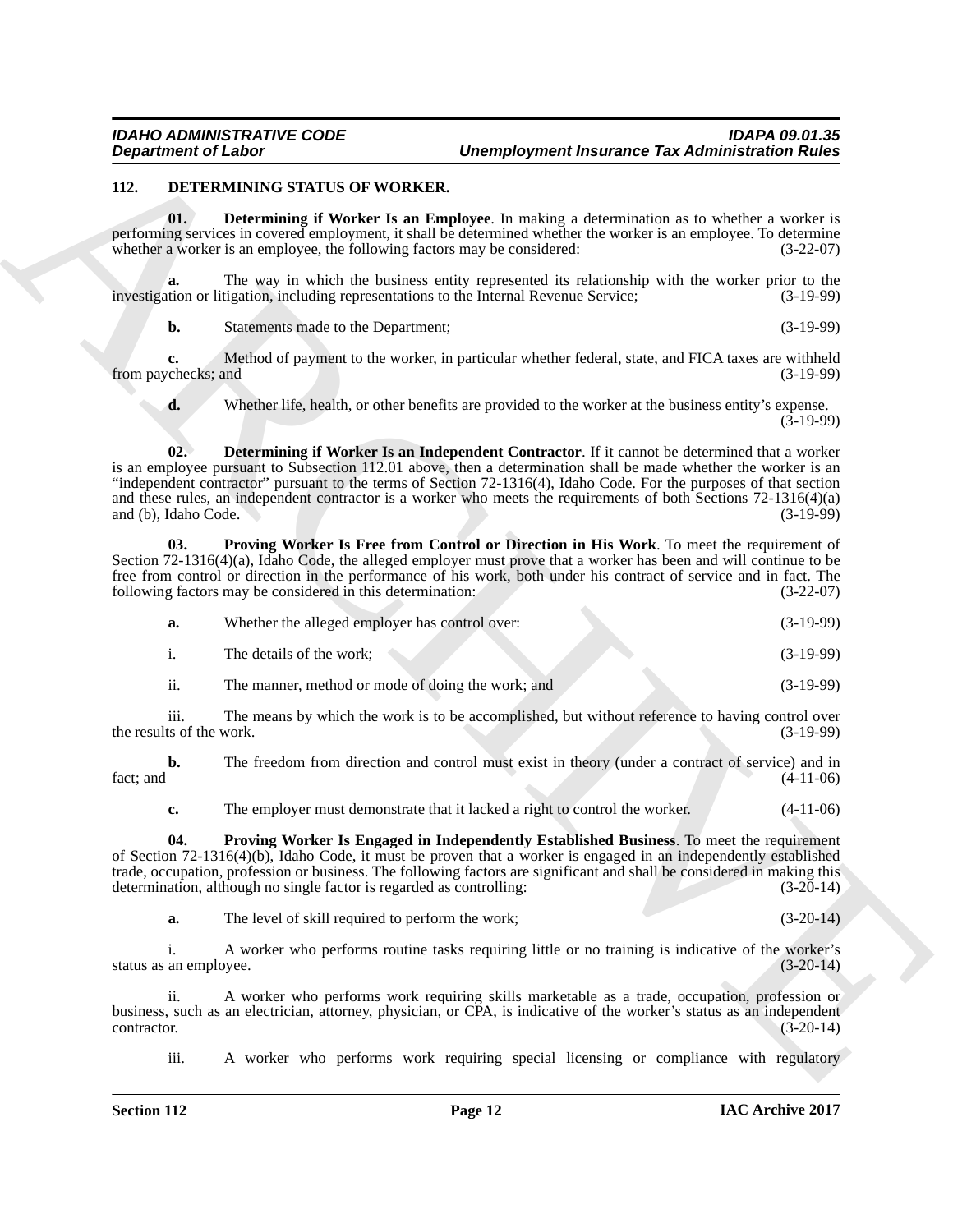requirements is indicative of the worker's status as an independent contractor. (3-20-14)

iv. A worker who receives all or substantially all of the worker's job training from the alleged employer is indicative of the worker's status as an employee. (3-20-14)

**b.** The extent to which the worker's services are an integral part of the alleged employer's business; (3-20-14)

**Department of Labor Carrier of the system of the system of the system of the system of the system of the system of the system of the system of the system of the system of the system of the system of the system of the sys** i. A worker who performs the primary type of work that the alleged employer is in business to provide to its customers or clients is indicative of the worker's status as an employee. For example, an automotive repair business hires an additional mechanic to help in its service repair shop. Since the work provided by the worker is the primary type of work the automotive repair business provides to its customers, the work is indicative of the worker's status as an employee.  $(3-20-14)$ worker's status as an employee.

ii. A worker who performs a specific job that is secondary to an integral part of the employer's business is indicative of the worker's status as an independent contractor. For example, if a manufacturing business requiring routine electrical work within its manufacturing facility hires an independent electrical company to provide that service, the electrical work performed is indicative of the worker's status as an independent contractor. (3-20-14)

iii. A worker who supervises the alleged employer's employees is indicative of the worker's status as an employee.

iv. If the success of a business depends to an appreciable degree upon the performance of certain the worker performing those services is indicative of that worker's status as an employee. (3-20-14) services, the worker performing those services is indicative of that worker's status as an employee.

v. If a worker is not required to work solely for the alleged employer and there is a separate contractual relationship for each job that ends upon the completion of that job, the work is indicative of the worker's status as an independent contractor.

**c.** The permanency of the relationship; (3-20-14)

i. The longer a worker works solely for a single alleged employer, the more indicative it is of the status as an employee.  $(3-20-14)$ worker's status as an employee.

ii A worker who makes the worker's services available to the general public for hire on a regular and consistent basis is indicative of the worker's status as an independent contractor. (3-20-14)

iii. A worker whose hours worked are regularly scheduled, rather than sporadic or occasional, is e of the worker's status as an employee. (3-20-14) indicative of the worker's status as an employee.

iv. Work with a specific ending date that ends the working relationship between the worker and the mployer is indicative of the worker's status as an independent contractor. (3-20-14) alleged employer is indicative of the worker's status as an independent contractor.

v. Work that is open ended allowing the worker to continue working for the same alleged employer as erformance standards are met, is indicative of the worker's status as an employee. (3-20-14) long as performance standards are met, is indicative of the worker's status as an employee.

**d.** A worker's investment in facilities and equipment; (3-20-14)

i. A worker who is reimbursed for work-related purchases, materials or supplies, or is furnished work-related materials or supplies by the alleged employer is indicative of the worker's status as an employee. (3-20-14)

ii. A worker who uses the tools and equipment of the alleged employer is indicative of the worker's an employee. (3-20-14) status as an employee.

A worker's significant investment in tools and equipment compared to the cost of the tools and equipment provided by the alleged employer is indicative of the worker's status as an independent contractor.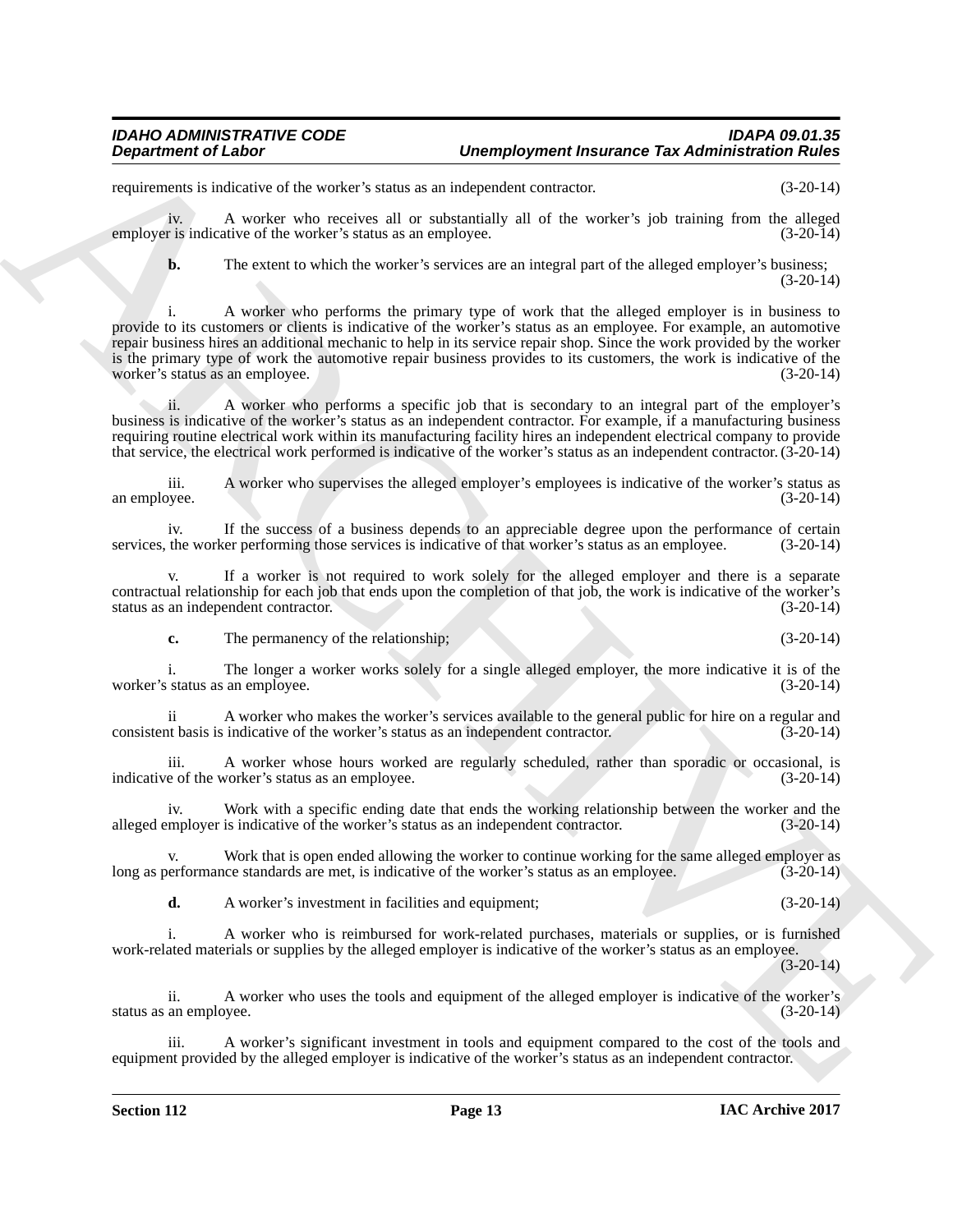(3-20-14)

iv. A worker who is financially responsible to the alleged employer for damage to equipment or tools is indicative of the worker's status as an independent contractor. (3-20-14)

A worker's investment in physical facilities used by the worker in performing services is indicative atus as an independent contractor. (3-20-14) of the worker's status as an independent contractor.

vi. A worker's lack of investment in physical facilities indicating a dependence on the alleged employer for whom the worker's services are performed is indicative of the worker's status as an employee.

(3-20-14)

**e.** Whether a worker is customarily engaged in an outside trade, occupation, profession, or business g the same type of services the worker provides for the alleged employer engaging his services; (3-20-14) providing the same type of services the worker provides for the alleged employer engaging his services; (3-20-14)

A worker who provides one (1) type of service for an alleged employer, while providing the same others for hire, is indicative of the worker's status as an independent contractor. (3-20-14) type of service to others for hire, is indicative of the worker's status as an independent contractor.

ii. A worker who provides one (1) type of service for an alleged employer, while providing a different type of service to others for hire, is indicative of the worker's status as an employee of the alleged employer.

(3-20-14)

iii. A worker who advertises independently via yellow pages, business cards, web pages, or other types is indicative of the worker's status as an independent contractor. (3-20-14) of media is indicative of the worker's status as an independent contractor.

**f.** A worker's opportunities for profit and loss; (3-20-14)

i. A worker required to carry business related expenses such as insurance, bonding, or workers ation coverage is indicative of the worker's status as an independent contractor. (3-20-14) compensation coverage is indicative of the worker's status as an independent contractor.

ii. A worker's ability to earn a profit by performing work more efficiently or suffer a loss because of the work performed is indicative of the worker's status as an independent contractor. (3-20-14)

A worker who is subject to a risk of economic loss due to significant investments or a bona fide<br>ses is indicative of the worker's status as an independent contractor. (3-20-14) liability for expenses is indicative of the worker's status as an independent contractor.

**g.** Other factors when viewed fairly in light of all the circumstances that may or may not indicate that the worker was engaged in an independently established trade occupation, profession, or business. These factors may include control of the premises, right to determine hours, or who sets the rate of pay. (3-20-14)

<span id="page-13-3"></span><span id="page-13-2"></span>**05. Meeting Criteria for Covered Employment**. A worker who meets one (1), but not both, of the tests in Subsections 112.03 and 112.04 above shall be found to perform services in covered employment. (3-19-99)

Department of Labor<br>
Architectural is consistent to the state of properties in the allege complete the diministration Function<br>
A method was a bodynamic consistent to the allege complete the diministration of the system o **06. Evidence of Contractual Liability for Termination**. For purposes of making a determination under Section 72-1316(4), Idaho Code, and this regulation, the party alleging that summary termination by either party would result in contractual liability must present some evidence upon which to base such allegation. Ref. Section 72-1316(4), Idaho Code. (3-19-99)

# <span id="page-13-0"></span>**113. -- 130. (RESERVED)**

# <span id="page-13-1"></span>**131. FARM COMMODITY OWNERSHIP.**

In determining if the farm operator-processor produced more than fifty percent (50%) of the commodities being processed, the following shall apply: (3-19-99)

<span id="page-13-4"></span>**01.** Quantity. It will be determined on a quantity basis where the farm operator processes only one (1) commodity.  $(3-19-99)$ commodity. (3-19-99)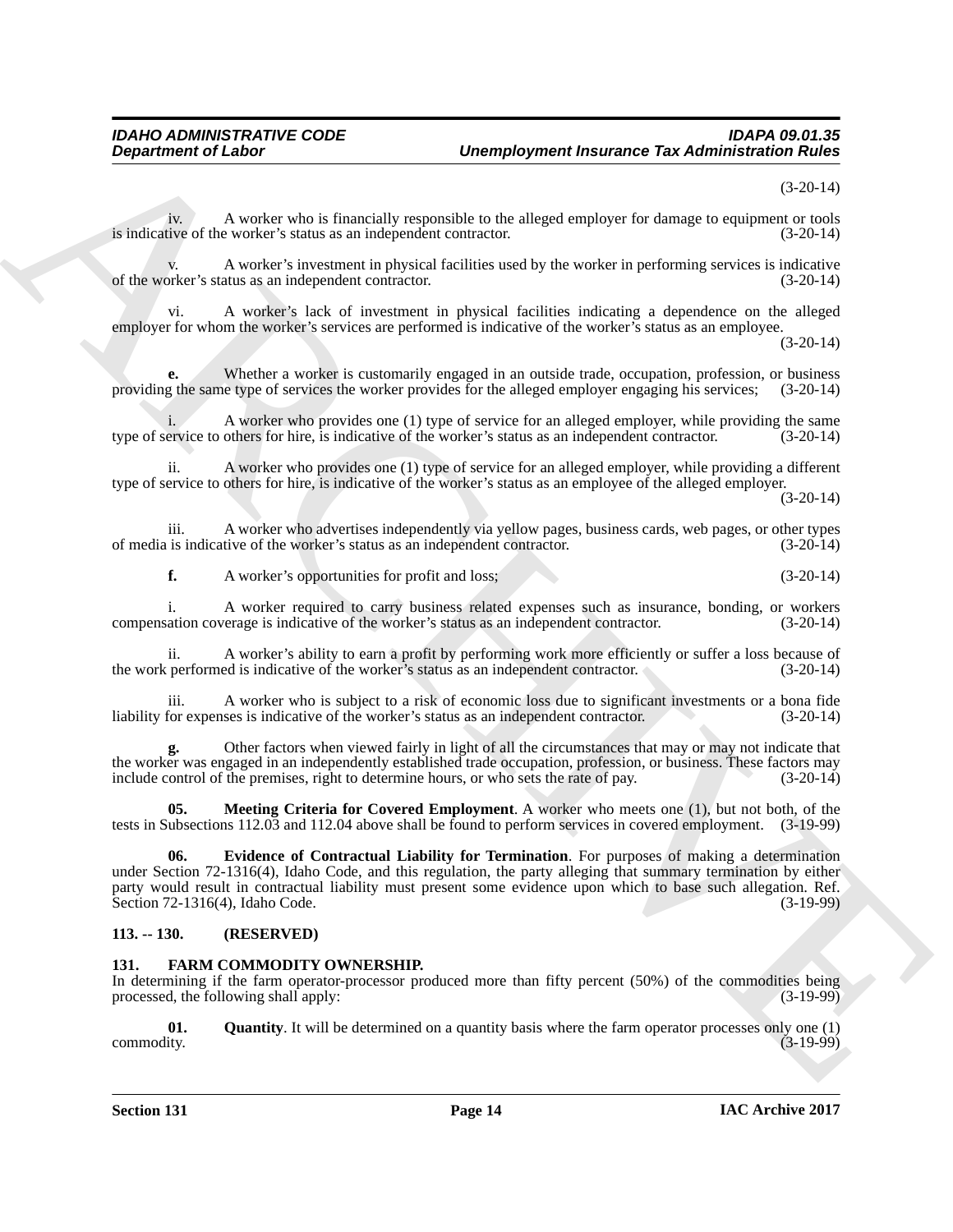# <span id="page-14-3"></span>*IDAHO ADMINISTRATIVE CODE IDAPA 09.01.35 Unemployment Insurance Tax Administration Rules*

ARCHIVE **02. Wages**. It will be determined on the basis of the relationship between wages paid for processing commodities raised by the farm operator-processor and total wages paid for processing where the farm operator processes several commodities. Wages paid for processing each commodity will be determined. The proportionate share of such wages paid for processing that portion of the commodity raised by the farm operator-processor will be ascertained on the basis of the percentage of such commodity which was produced by the farm operator. This will be done for each commodity processed so as to ascertain total wages paid for processing commodities produced by the farm operator-processor. If such total is more than fifty percent (50%) of the total wages paid for processing all commodities, the activity will be exempt but if it is fifty percent (50%) or less, it will not be exempt. Ref. Section 72-  $1304$ , Idaho Code.

# <span id="page-14-6"></span><span id="page-14-0"></span>**132. STATUS.**

<span id="page-14-10"></span>**01. Status Information Required**. To determine the taxable status of an employer, detailed information regarding the business activities of any person engaged in business in Idaho shall be submitted as required, including articles of incorporation, articles of organization, minutes of boards of directors, financial reports, partnership agreements, number of employees, wages paid, employment contracts, income tax records, and any other records or other information which may tend to establish such person's status. Ref. Section 72-1337, Idaho Code.

(3-19-99)

<span id="page-14-8"></span>**02. Notification to Liable Employers**. Employers who are determined liable for contributions shall be notified by letter of their status as a covered employer. The employer's appeals rights to the determination shall also<br>be explained in the letter. Ref. Section 72-1353 and 72-1361. Idaho Code. (3-19-99) be explained in the letter. Ref. Section 72-1353 and 72-1361, Idaho Code.

<span id="page-14-9"></span>**03. Status Determination**. A formal determination of status shall be prepared if an employer questions their liability. This status determination shall state the received facts and arrive at a logical conclusion based on these facts and precedent appeals decisions or legal opinions. Ref. Section 72-1353. Idaho Code. (4-11-0 facts and precedent appeals decisions or legal opinions. Ref. Section 72-1353, Idaho Code.

<span id="page-14-7"></span>**Employer Quarterly Report Forms.** Employers who are liable to pay tax contributions, or who have elected a cost reimbursement option in lieu of tax contributions, shall submit quarterly report forms in any form or medium designated by the director or his authorized representative. Ref. Section 67-4702, Idaho Code. (4-11-06)

<span id="page-14-11"></span>**05. Update Requirements**. Covered employers shall furnish the Department with pertinent status data w or additional information is available. Ref. Section 72-1337, Idaho Code. (3-19-99) when new or additional information is available. Ref. Section 72-1337, Idaho Code.

# <span id="page-14-1"></span>**133. (RESERVED)**

# <span id="page-14-2"></span>**134. PROFESSIONAL EMPLOYER ORGANIZATIONS.**

A professional employer organization shall fully comply with the requirements of the Professional Employer Recognition Act, Chapter 24, Title 44, Idaho Code in order to be eligible for any transfers of experience rating as allowed by Section 72-1349B. Idaho Code. (3-15-02) allowed by Section 72-1349B, Idaho Code.

<span id="page-14-5"></span>**01.** Methods of Reporting. To report the wages and employees covered by the professional employer arrangement between a professional employer and client, professional employers and their clients shall make reports to the Department in one (1) of the following ways, subject to the conditions in Subsections 134.02 through 134.06 of this rule: (3-15-02) this rule:  $(3-15-02)$ 

**a.** Report the workers included in the professional employer arrangement under the employer account number of the professional employer and transfer the rate of the client to the professional employer; or (3-15-02)

**b.** Report the workers included in the professional employer arrangement under the employer account of the client without an experience rate transfer. Ref. Section 72-1349B, Idaho Code. (3-15-02) number of the client without an experience rate transfer. Ref. Section 72-1349B, Idaho Code.

<span id="page-14-4"></span>**02. Joint Transfer of Experience Rate**. In order to effect a transfer of a client's experience rate into the experience rate of a professional employer organization, both the client and the professional employer organization shall jointly apply for the transfer of the experience rate within the same timeframes as required of employers by Section 72-1351(5), Idaho Code, from the date of the contract entered into between the professional employer organization and the client required by Section 44-2405, Idaho Code. Failure to submit a timely joint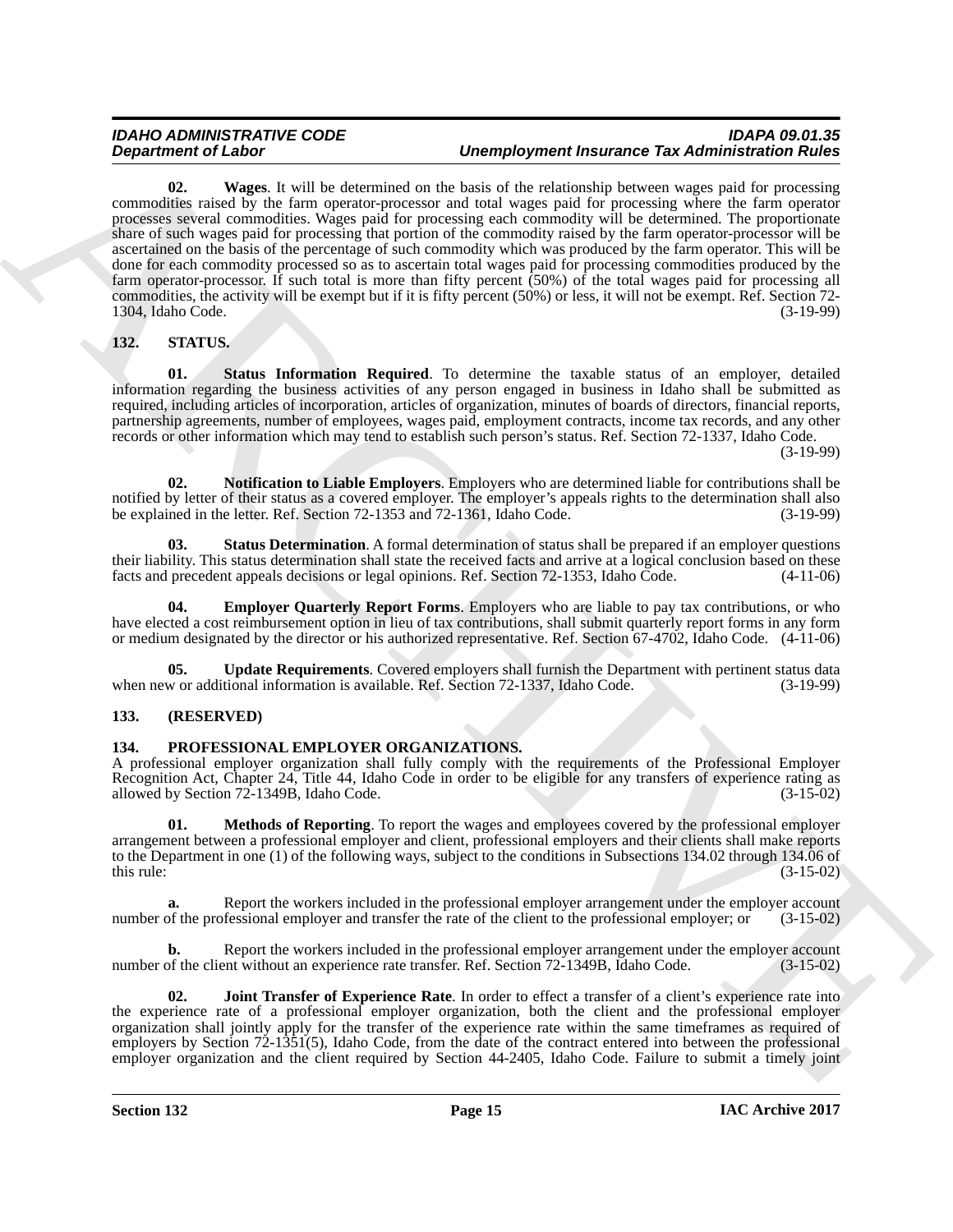request for transfer of experience rate shall result in the professional employer organization reporting wages for the client under the employer account number of the client. Ref. Section 72-1351(5). Idaho Code. (3-22-07) client under the employer account number of the client. Ref. Section 72-1351(5), Idaho Code.

<span id="page-15-8"></span>**03. Partial Transfers of Experience Rate Prohibited**. In the event that a client and a professional employer organization jointly apply to transfer the experience rate of the client into that of the professional employer, the client's entire experience rate and factors of experience rate shall be transferred into that of the professional employer, and no partial transfers of experience factors or the experience rate shall be allowed. Ref. Section 72- 1349B, Idaho Code. (3-15-02)

<span id="page-15-7"></span><span id="page-15-6"></span>**04. Partial Reporting of Workers**. If some of the client's workers are included in the professional employer arrangement and some are not included, and the professional employer organization and the client elect to report the workers included in the professional employer arrangement under the employer account number of the client, then only one (1) quarterly report shall be remitted to the Department, which shall list or include all the client's workers whether or not included in the professional employer arrangement. Ref. Section 72-1349B, Idaho Code.

(3-15-02)

**Dependent of Lisboard Telescontine and the system of the system of the system of the system of the system of the system of the system of the system of the system of the system of the system of the system of the system of 05. Combined Wages or Services for Purposes of Coverage**. If a client employer has employees or employment, or both, that does not independently meet the coverage or threshold requirements necessary to constitute covered employment, such employees, services or employment shall nonetheless be deemed to meet the coverage requirements of the Employment Security Law if, in combination with other employees, employment or services of such other employees of the professional employer organization or any of its clients, such wages, services or employees do jointly meet coverage requirements. or employees do jointly meet coverage requirements.

# <span id="page-15-0"></span>**135. -- 165. (RESERVED)**

# <span id="page-15-1"></span>**166. FIELD OPERATIONS CONTROL.**

When circumstances dictate, and as a result of nonpayment of liabilities, the employer shall be notified by mail to the last known address of lien proceedings against the employer's interests, with an explanation of the amounts due, and the accrual of interest at the proper rate until the lien is satisfied. Ref. Section 72-1360, Idaho Code. the accrual of interest at the proper rate until the lien is satisfied. Ref. Section  $72-1360$ , Idaho Code.

<span id="page-15-4"></span>**01. Statute of Limitations for Audits and Inspections of Employer Records**. The Department shall not audit an employer's records for a period greater than five (5) years for purposes of establishing a tax liability. The five (5) year period shall be determined by, and extend five (5) years back from the due date of a quarterly report or the date a quarterly report is filed, whichever is later. (7-1-10)

<span id="page-15-5"></span>**a.** Tolling of Statute of Limitations. The five (5) year statute of limitations is tolled for any period in which the employer absconds from the state, during any period of the employer's concealment, or during any period when the Department's ability to commence administrative proceedings to enforce Chapter 72, Section 1349 of the Idaho Code is stayed by legal proceedings. (7-1-10)

<span id="page-15-3"></span>**b.** Notification of Audits. Employers shall be notified as soon as practicable of an impending payroll records audit for tax liability purposes. This shall allow time in which to agree as to a convenient time and place for audit. Ref. Section 72-1337, Idaho Code.

<span id="page-15-2"></span>**c.** Frequency of Audits. The frequency of audits or inspections of an employer's records to ensure note with the law and Department rules shall be based on the following criteria: (3-30-01) compliance with the law and Department rules shall be based on the following criteria:

i. On the basis of random selection and other selection criteria in accordance with federal requirements; (3-30-01)

ii. As a result of information received from any source, provided that the information received is of such a nature that it would be reasonable to conduct an audit or inspection of records as a result of that information; or (3-30-01)

iii. As a result of a previous audit, if the business practices or records of the employer are of such a nature that it would be reasonable for a Department employee to re-inspect or re-audit the records to ensure future compliance with the law. Ref. Section 72-1337, Idaho Code. (3-30-01) compliance with the law. Ref. Section 72-1337, Idaho Code.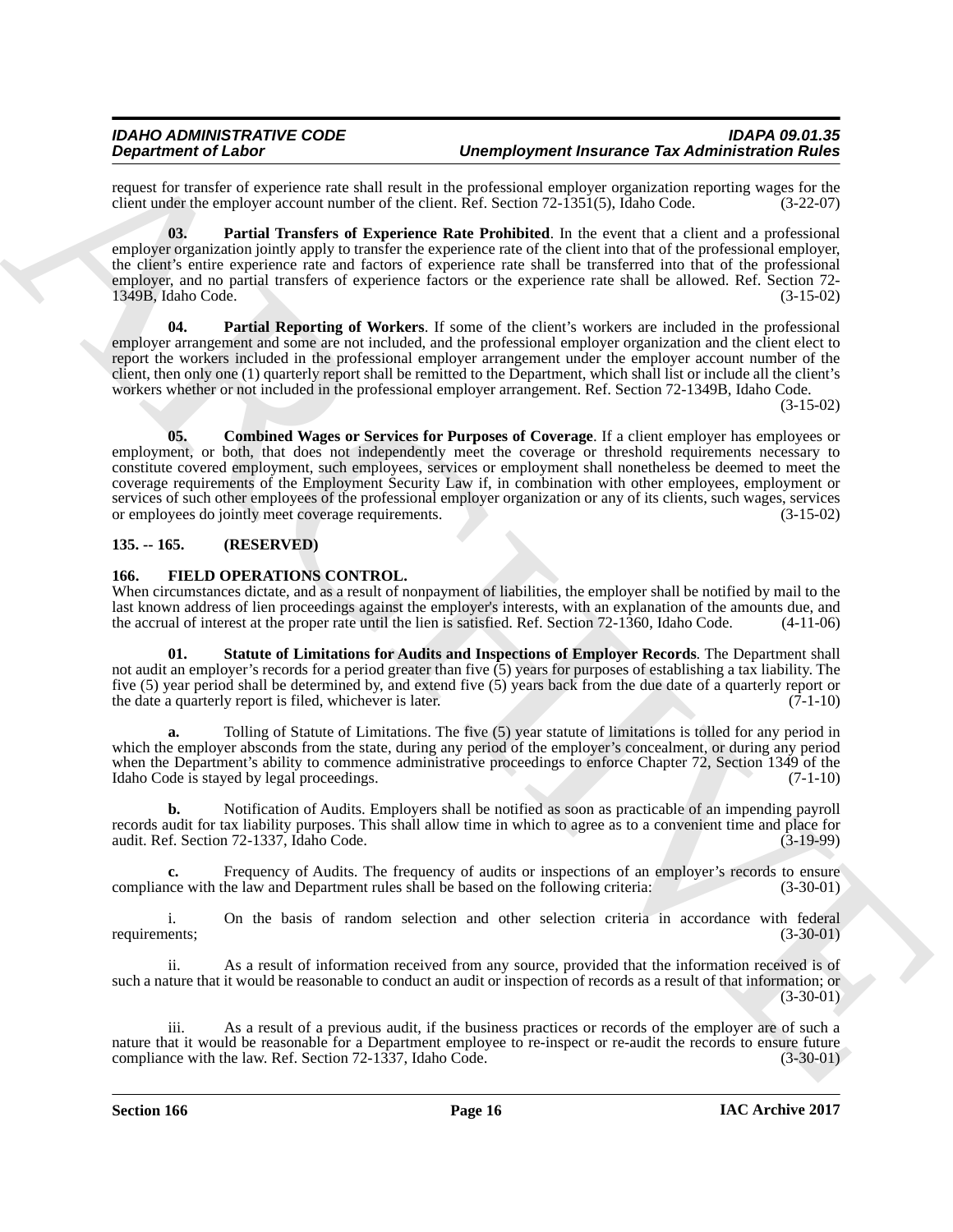<span id="page-16-7"></span>**02. Execution Against Assets**. The Department of Labor, when the situation warrants, shall levy upon or execute against any real or personal property, both tangible and intangible, in which an indebted person has an interest, including any offsets as allowed by Section 67-1026, Idaho Code. Ref. Section 72-1360, Idaho Code. (3-30-01)

<span id="page-16-8"></span>**03. Relief of Indebtedness**. Neither the full running of the statute of limitations nor the writing off of the account as uncollectible relieves an employer of tax indebtedness. Ref. Section 72-1364, Idaho Code. (3-30-01)

# <span id="page-16-0"></span>**167. -- 185. (RESERVED)**

# <span id="page-16-1"></span>**186. ACCOUNTING AND DELINQUENCY CONTROL.**

Overpayments on employer accounts may be refunded without written application by the employer. Credits resulting from overpayments or adjustments to an employer's account shall be refunded periodically unless such credit is applied to a subsequent balance due. Ref. Section 72-1357, Idaho Code. (3-19-99)

<span id="page-16-5"></span>**01. Erroneous Wage Reports**. An employer submitting an erroneous report of employee wages resulting in payment of unearned unemployment insurance benefits shall have said benefit payments subtracted from any refund due that employer, if such employer benefited from the unearned benefit payments. Ref. Section 67-4702 and 72-1372, Idaho Code. (4-11-06)

<span id="page-16-6"></span>**02.** Notification of Underpayments. Employers shall be notified periodically of any taxes, penalties, therest due on their tax account. Ref. Section 72-1349. Idaho Code. (3-19-99) or lien interest due on their tax account. Ref. Section 72-1349, Idaho Code.

<span id="page-16-4"></span>**03. Cancellation of Refund Warrants**. Refund warrants, outstanding after the validity date, shall be canceled, stop-payment procedures initiated, and then reissued only upon completion of an affidavit for the replacement of the lost or destroyed warrant. Ref. Section 67-4702, Idaho Code. (4-11-06) replacement of the lost or destroyed warrant. Ref. Section 67-4702, Idaho Code.

#### <span id="page-16-2"></span>**187. -- 220. (RESERVED)**

# <span id="page-16-3"></span>**221. TRANSFER OF EXPERIENCE RATING.**

Upon request, employers shall be informed of the requirements for transferring an experience rating record. Notification shall be issued to interested parties when an experience rating record transfer request is made. Ref. Sections 72-1351 and 72-1351A, Idaho Code. (4-11-06)

<span id="page-16-12"></span><span id="page-16-11"></span>**01. Mandatory Transfer of Rate**. An experience rating record transfer shall be mandatory if there is a transfer of trade or business and ownership or management or control is substantially the same between the predecessor and successor. The parties in interest shall be notified of such transfer of experience as determined from the facts applicable to the case. Such determination may be appealed as provided in Ref. Section 72-1351A, 72-1361,<br>Idaho Code. (5-8-09) Idaho Code. (5-8-09)

Department of Labor<br>
Complexyment fractures The Administration of Laboratory and the United States and the United States (and the United States and the United States and the United States and the United States and the Uni **02. Partial Experience Rate Transfers**. The following method is used to compute the pro-rata share of the experience rate account that is to be transferred from the predecessor to a successor. The pro-rata share is determined by dividing the gross payroll associated with the portion of the business acquired by the total gross payroll for the entire business operations for the same time period. The time period upon which this computation is based is the four (4) most recently completed quarters as reported by the predecessor prior to the date of acquisition or change in entity. (4-11-06)

<span id="page-16-9"></span>**03. Continued Predecessor Employment for Liquidation**. When a total transfer of experience rating record has been completed and it is found that the predecessor employer continues to have employment in connection with the liquidation of his business, such employer shall continue to pay contributions at the assigned rate for the period of liquidation but not to extend beyond the balance of the rate year. Ref. Section 72-1351, Idaho Code.

(3-19-99)

<span id="page-16-10"></span>**04. Management or Ownership or Control Substantially the Same**. For the purposes of Subsection 72-1351A, Idaho Code, in determining whether the ownership or management or control of a successor is substantially the same as the ownership or management or control of the predecessor factors to be considered include,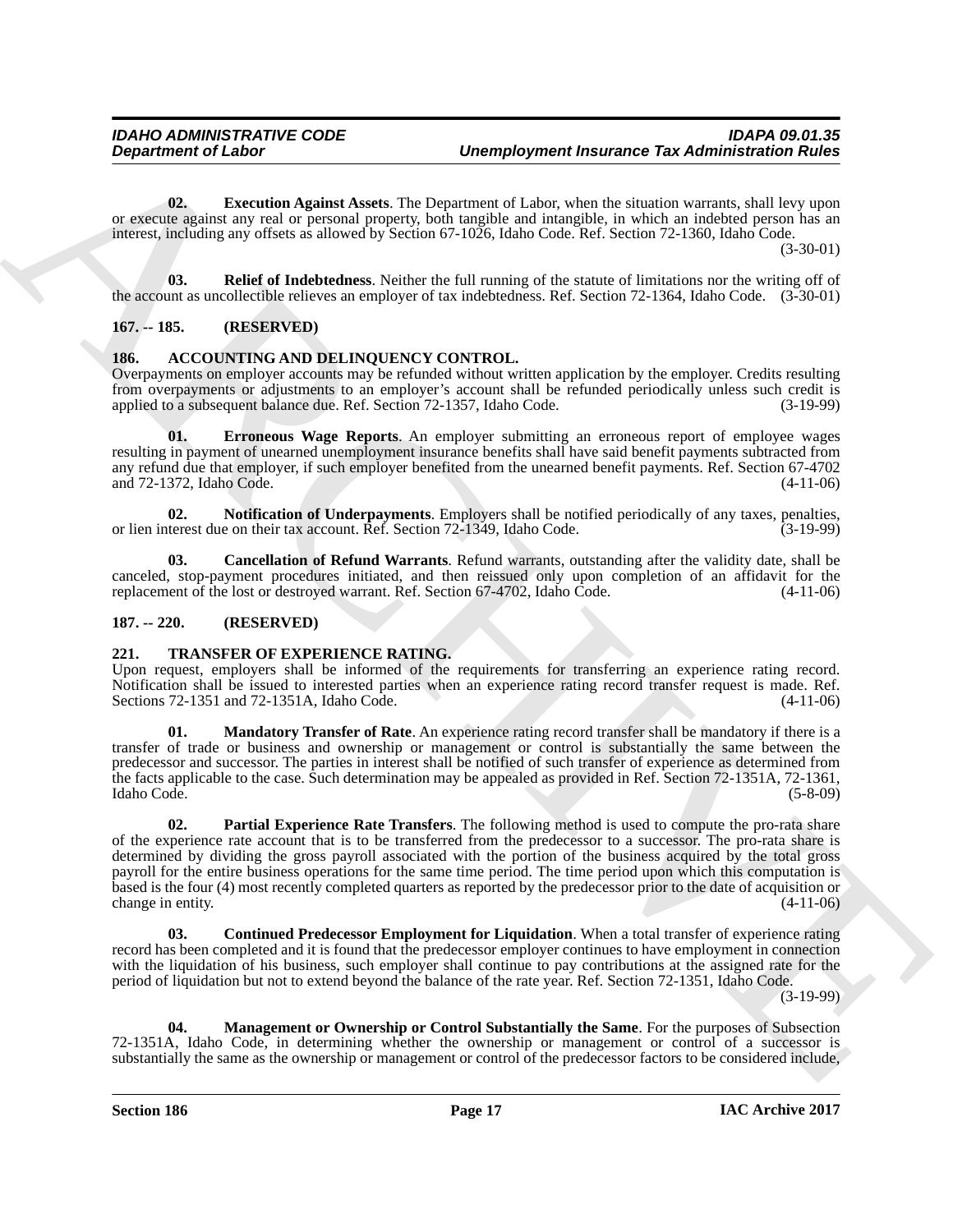#### *IDAHO ADMINISTRATIVE CODE IDAPA 09.01.35 Unemployment Insurance Tax Administration Rules*

but are not limited to, the extent of policy making authority, the involvement in daily management of operations, the supervision over the workforce, the percentage of ownership of shares or assets, and the involvement on boards of directors or other controlling bodies. (4-11-06)

<span id="page-17-10"></span>**05. Wage Paid by Predecessor**. The successor employer may use wages paid by the predecessor employer to arrive at the wage base for purposes of calculating taxable wages only when the experience rate of a predecessor employer has been transferred to a successor employer. Ref. Sections 72-1349(1), 72-1351(5), and 72- 1350(8), Idaho Code. (4-11-06)

# <span id="page-17-0"></span>**222. -- 230. (RESERVED)**

# <span id="page-17-9"></span><span id="page-17-1"></span>**231. EXPERIENCE RATING -- QUALIFYING PERIOD.**

When an eligible employer ceases to have covered employment for a period of six (6) consecutive quarters or more, they must complete another qualifying period in order to again be eligible for consideration for a reduced contribution rate. Ref. Section 72-1319, Idaho Code. (4-11-06)

# <span id="page-17-2"></span>**232. -- 240. (RESERVED)**

#### <span id="page-17-3"></span>**241. BOARD, LODGING, MEALS.**

When board, lodging, meals, or any other payment in kind considered as payment for services performed by an employee constitute a part of wages or wholly comprise an employee's wages, the value of such board, lodging, or other payment shall be determined as follows: other payment shall be determined as follows:

<span id="page-17-5"></span>**Cash Value**. If a cash value for such board, lodging, or other payment is agreed upon in any contract of hire, the amount so agreed upon shall be used provided it is a reasonable, fair market value. If there is no agreement, or if the contract of hire states an amount less than a reasonable, fair market value, the Department of Labor shall determine the reasonable or fair market value to be used. Ref. Section 72-1328, Idaho Code. (3-30-01)

**02. Meals and Lodging Not Included in Gross Wages**. The value of meals and lodging furnished by an employer to the employee will not be included in the employee's gross income if it meets the following tests:

(4-11-06)

<span id="page-17-6"></span>**a.** The meals or lodging are furnished on the employer's business premises; (3-19-99)

**b.** The meals or lodging are furnished for the employer's convenience; and (3-19-99)

**c.** In the case of lodging (but not meals), the employees must be required to accept the lodging as a condition of their employment. This means that they must accept the lodging to allow them to properly perform their duties. (3-29-10)

**Dependent of Lisbox**<br>
Det are not lisbox by the strengthein procedure and the strengthein the strengthein term in the strengthein term in the strengthein term in the strengthein term in the strengthein term in the streng **d.** In order to exclude the value of lodging from an employee's gross wages, the employer must show that the wages paid to the employee for services performed meets the prevailing wage for those services. If the employer's records do not show or establish that the employee received the prevailing wage for services performed, then the reasonable or fair market value of the lodging will be included in the employee's gross income as wages. Ref.<br>Section 72-1328, Idaho Code. (3-29-10) Section 72-1328, Idaho Code.

<span id="page-17-7"></span>**03. Meals or Lodging for Employer Convenience**. Meals or lodging furnished will be considered for the employer's convenience if the employer has a substantial business reason other than providing additional pay to the worker. A statement that the meals or lodging are not intended as pay is not enough to prove that either meals or lodging are furnished for the employer's convenience. Ref. Section 72-1328, Idaho Code. (3-19-99) lodging are furnished for the employer's convenience. Ref. Section 72-1328, Idaho Code.

<span id="page-17-8"></span>**Subsistence Remuneration**. In the case of employees who receive remuneration in the form of subsistence, such as groceries, staples, and fundamental shelter, the fair value of such subsistence will be determined<br>by the Director. Ref. Section 72-1328, Idaho Code. (3-19-99) by the Director. Ref. Section 72-1328, Idaho Code.

# <span id="page-17-4"></span>**242. -- 255. (RESERVED)**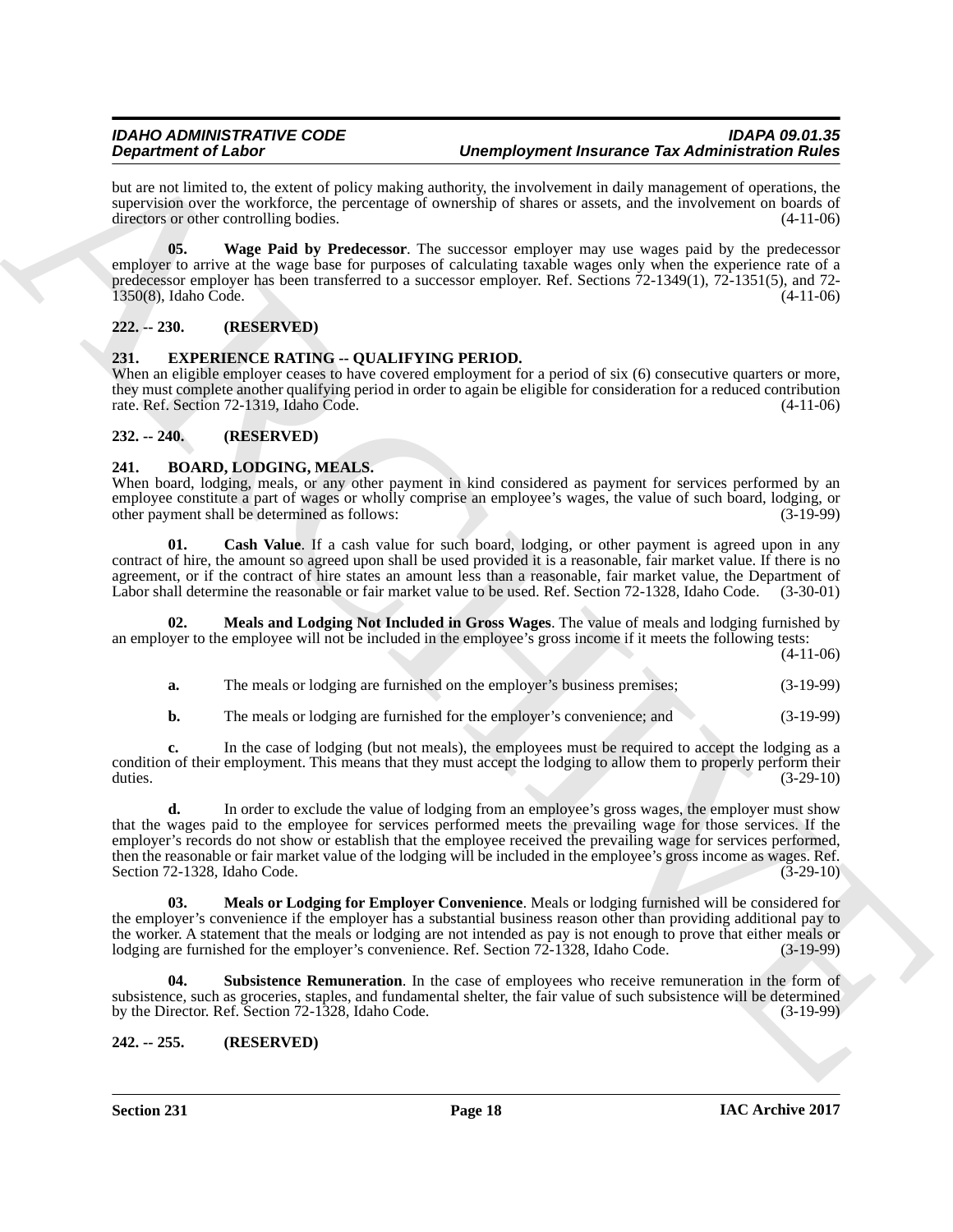#### <span id="page-18-6"></span><span id="page-18-0"></span>**256. DETERMINATION OF FAIR VALUE OF REMUNERATION FOR PERSONAL SERVICES.**

When the amount paid to an employee by an employer includes remuneration for other than personal services such as equipment use, travel costs, etc., the Director shall determine the fair value of the remuneration for the employee's personal services. In making such determination, the Director shall consider the wages specified in the contract of hire, the prevailing wages for similar work under comparable conditions, and other pertinent factors. The wages so determined by the Director shall be reported by the employer. Ref. Section 72-1328, Idaho Code. (3-19-99)

# <span id="page-18-1"></span>**257. -- 261. (RESERVED)**

# <span id="page-18-2"></span>**262. DETERMINATION OF PROPER QUARTER IN WHICH TO ASSIGN AND REPORT WAGES.**

<span id="page-18-10"></span>**01.** Wage Assignment to Proper Calendar Quarter. Wages paid shall be assigned to the calendar n which the wages were: (3-29-10) quarter in which the wages were:

Actually paid to the employee in accordance with the employer's usual and customary payday as v or past practice; or  $(3-30-01)$ established by law or past practice; or

**b.** Due the employee in accordance with the employer's usual and customary payday as established by law or past practice but not actually paid on such date because of circumstances beyond the control of the employer or the employee; or  $(3-30-01)$ 

**c.** Not paid on the usual or customary payday as established by law or past practice but set apart on the employer's books as an amount due and payable or otherwise recognized as a specific and ascertainable amount due and payable to the worker in accordance with an agreement or contract of hire under which services were rendered. Ref. Section 72-1367, Idaho Code. (3-19-99)

<span id="page-18-8"></span>**02. Draws and Advances on Wages**. Payments to employees made prior to regular or established paydays will be assignable and reportable during the quarter in which they would have been paid unless a practice is established whereby all employees or a class of employees are given an opportunity to take a "draw" by which such action, another "regular" payday appears to have been created. (3-19-99)

<span id="page-18-9"></span>**03. Judgments of Wages**. Amounts received as a result of labor relations awards or judgments for back pay, or for disputed wages, constitute wages and will be reported in the quarter or quarters in which the award or judgment has become final, after all appeals have been exhausted, or the quarter or quarters to which the court assigns the wages, if different. Ref. Section 72-1328, Idaho Code. (3-15-02) the wages, if different. Ref. Section  $72-1328$ , Idaho Code.

<span id="page-18-7"></span>Awarded Damages Against Employers. Amounts awarded to the claimant as a penalty or damages against the employer, other than for lost wages, do not constitute wages. Ref. Section 72-1328, Idaho Code. (3-19-99)

# <span id="page-18-3"></span>**263. DETERMINATION OF REPORTABLE QUARTERS.**

**Dependent of Lies Construction Constrainers of the effective of the state of the state of the state of the state of the state of the state of the state of the state of the state of the state of the state of the state of** An employer shall be covered for all four (4) quarters in the calendar year in which the employer becomes a covered employer as well as for all four (4) quarters in the succeeding calendar year. Employers are not required to file quarterly reports until meeting the coverage criteria pursuant to Section 72-1315, Idaho Code. Upon becoming a covered employer within a calendar year, the quarterly report(s) for the quarter(s) prior to the employer becoming covered shall be filed with the quarterly report for the quarter in which the employer became covered. Quarterly reports for the periods subsequent to coverage shall be filed when due after the end of each quarter. Ref. Sections 72- 1315 and 72-1337, Idaho Code. (3-22-07)

# <span id="page-18-4"></span>**264. -- 274. (RESERVED)**

# <span id="page-18-11"></span><span id="page-18-5"></span>**275. UI DELIVERY SYSTEMS.**

The Department of Labor shall be responsible for analyzing, designing, testing, and assisting in implementing new and improved UI delivery systems for claimants and employers. Ref. Section 67-4702, Idaho Code. (4-11-06) and improved UI delivery systems for claimants and employers. Ref. Section 67-4702, Idaho Code.

<span id="page-18-12"></span>**01. Testing**. The testing of new or improved UI delivery systems in Idaho shall be accomplished at various selected locations with selected claimants and/or employers as pilot projects. Ref. Section 67-4702, Idaho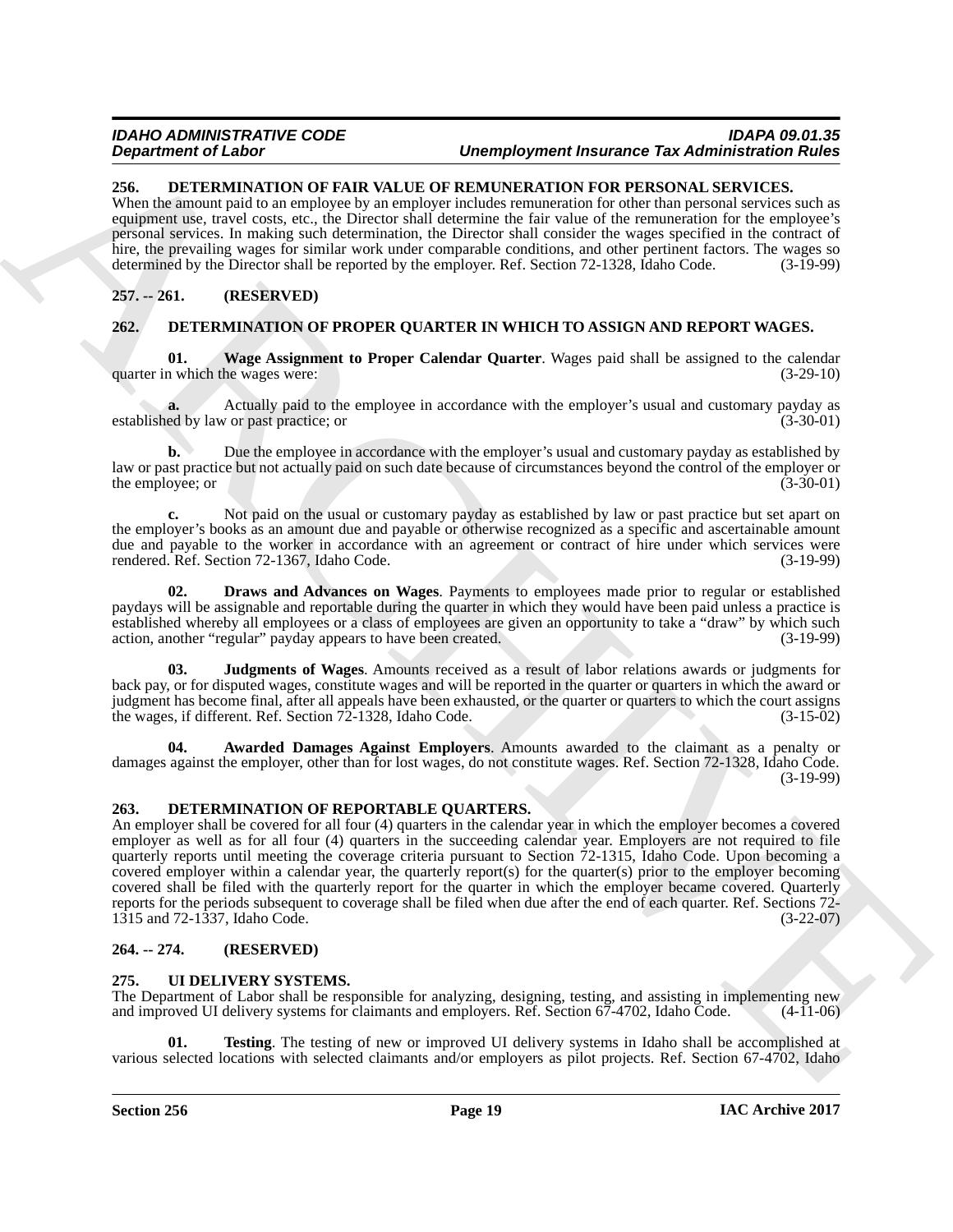<span id="page-19-2"></span> $\text{Code.} \tag{4-11-06}$ 

<span id="page-19-1"></span>**02. Inclusion in Testing or Development**. The development or testing of a UI delivery system shall not necessarily include all claimants or employers at a location or at all locations serving the public. Ref. Section 67- 4702, Idaho Code. (4-11-06)

Department of Linds<br>
Concern de Taurent in Turke or Deputy and The designation of the definition of the ULESCO<br>
The definition of the definition of the designation of the designation of the designation of the designation<br> **03. Advisement of Changes**. All claimants and employers included in a test system shall be advised of any changes which may occur and which may affect their eligibility for benefits or the amount of taxes which they must pay. Ref. Section 67-4702, Idaho Code. (4-11-06) must pay. Ref. Section 67-4702, Idaho Code.

<span id="page-19-0"></span>**276. -- 999. (RESERVED)**